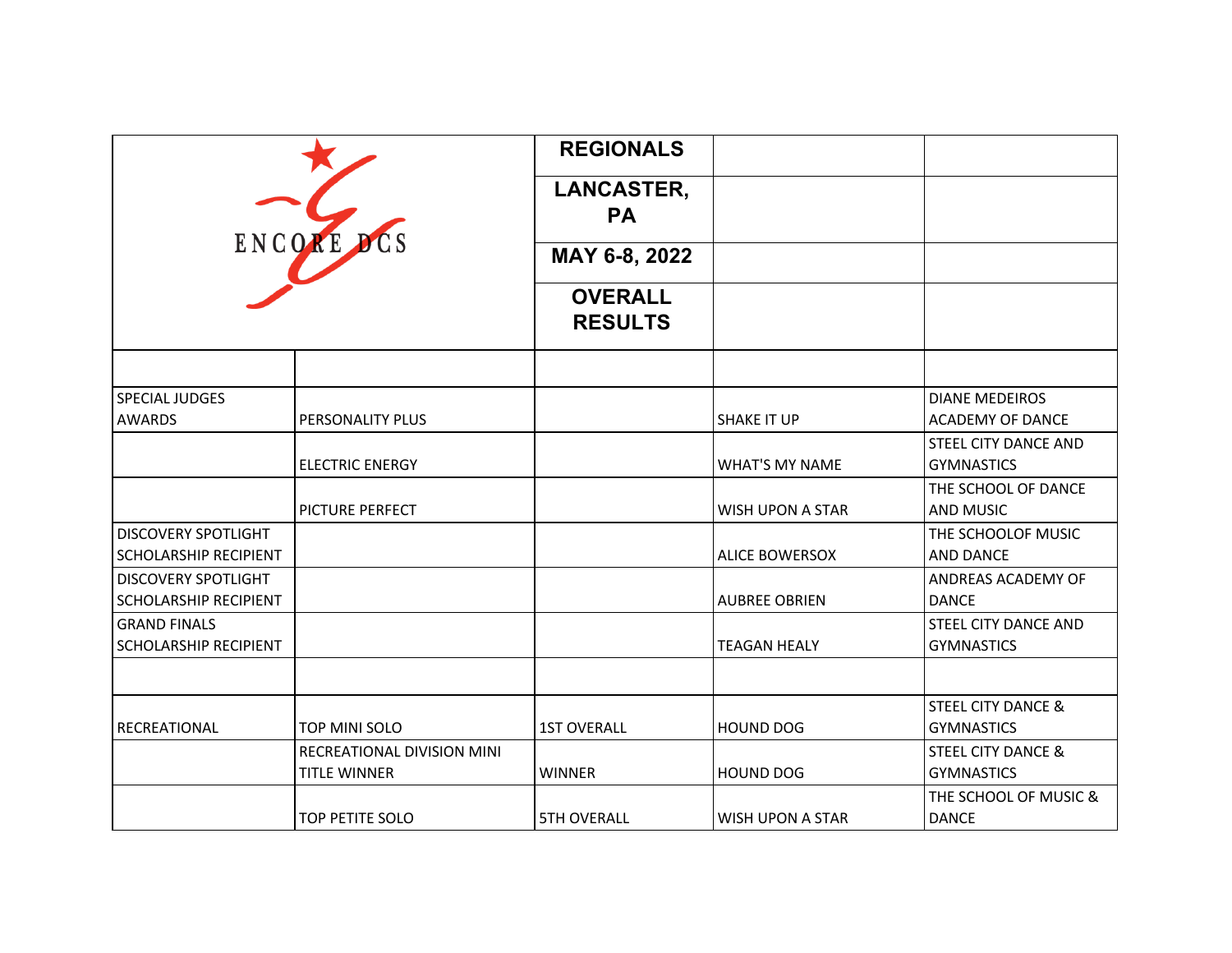|  |                    |                    | l STEEL CITY DANCE &          |
|--|--------------------|--------------------|-------------------------------|
|  | <b>4TH OVERALL</b> | STUPID CUPID       | <b>GYMNASTICS</b>             |
|  |                    |                    | <b>DIANE MEDEIROS</b>         |
|  | I3RD OVERALL       | <b>SHAKE IT UP</b> | LACADEMY OF DANCE             |
|  |                    |                    | <b>STEEL CITY DANCE &amp;</b> |
|  | l2ND OVERALL       | I WHAT IF I SHINE  | <b>GYMNASTICS</b>             |
|  | l 1ST OVERALL      | <b>SUNSHINE</b>    | <b>CARU ENTERTAINMENT</b>     |
|  |                    |                    |                               |

|                    | RECREATIONAL DIVISION PETITE<br>TITLE COMPETITION       | <b>2ND RUNNER UP</b> | <b>WHATS MY NAME</b>          | STEEL CITY DANCE &<br><b>GYMNASTICS</b> |
|--------------------|---------------------------------------------------------|----------------------|-------------------------------|-----------------------------------------|
|                    |                                                         | <b>1ST RUNNER UP</b> | <b>WHAT IF I SHINE</b>        | STEEL CITY DANCE &<br><b>GYMNASTICS</b> |
|                    |                                                         | <b>WINNER</b>        | <b>SUNSHINE</b>               | <b>CARU ENTERTAINMENT</b>               |
|                    | TOP MINI DUET/TRIO                                      | <b>1ST OVERALL</b>   | THE 3 PRINCESSES              | <b>ALWAYS DANCING</b>                   |
|                    | TOP PETITE DUET/TRIO                                    | <b>3RD OVERALL</b>   | <b>WELCOME TO BEDROCK</b>     | STEEL CITY DANCE &<br><b>GYMNASTICS</b> |
|                    |                                                         | 2ND OVERALL          | <b>TUTUS AND TENNIS SHOES</b> | THE SCHOOL OF MUSIC &<br><b>DANCE</b>   |
|                    |                                                         | <b>1ST OVERALL</b>   | <b>TROLLS</b>                 | THE DANCE WORKS, LLC                    |
| <b>COMPETITIVE</b> | TOP MINI SOLO                                           | <b>1ST OVERALL</b>   | <b>BROADWAY BABY</b>          | STEEL CITY DANCE &<br><b>GYMNASTICS</b> |
|                    | <b>COMPETITIVE DIVISION MINI</b><br><b>TITLE WINNER</b> | <b>WINNER</b>        | A MILLION DREAMS              | STEEL CITY DANCE &<br><b>GYMNASTICS</b> |
|                    | TOP PETITE SOLO                                         | <b>1ST OVERALL</b>   | <b>BORN TO ENTERTAIN</b>      | STEEL CITY DANCE &<br><b>GYMNASTICS</b> |
|                    | TOP PETITE SUPER SOLOIST                                | <b>1ST OVERALL</b>   | <b>BRAYLEE MACCOMBIE</b>      | STEEL CITY DANCE &<br><b>GYMNASTICS</b> |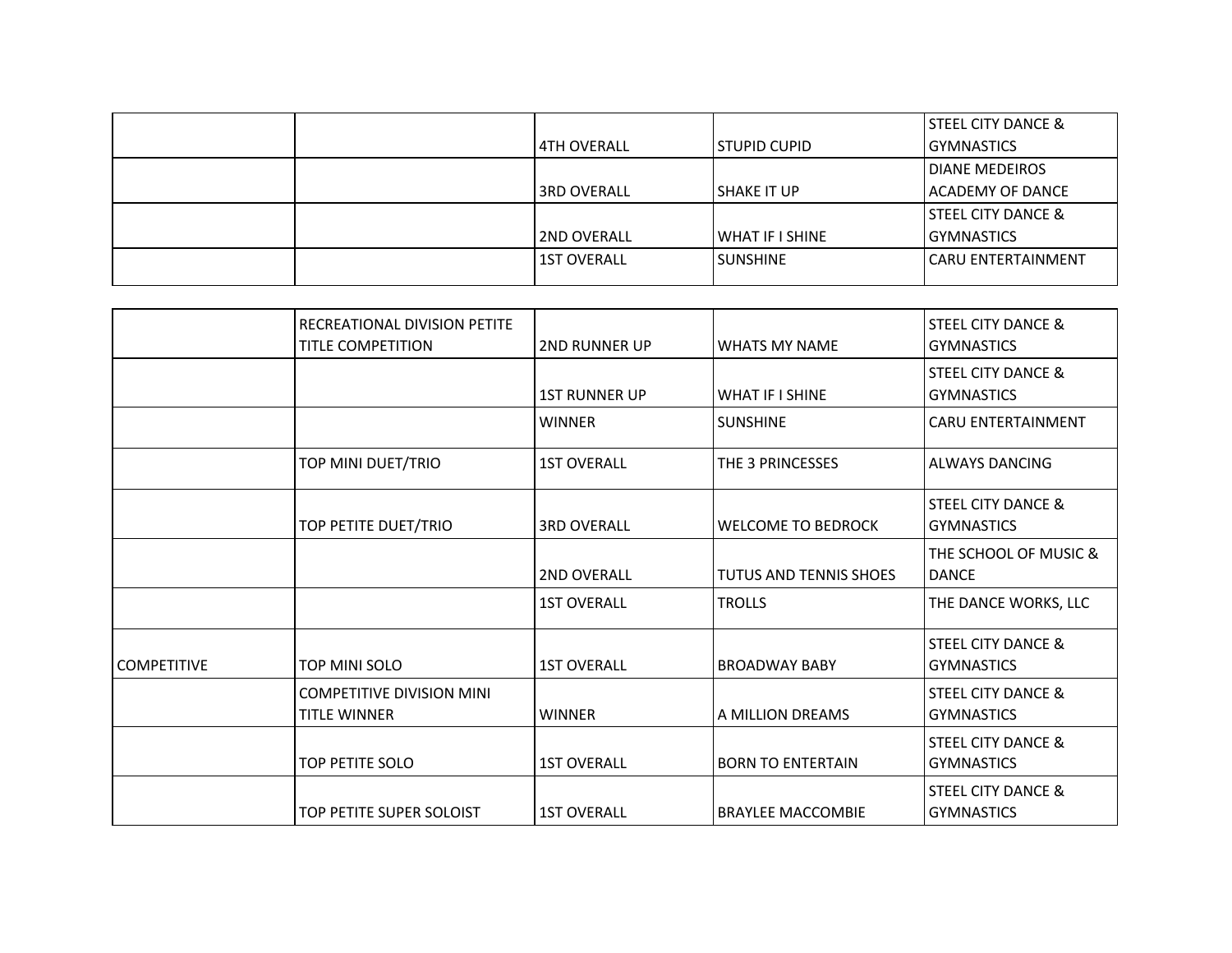|                                 | <b>COMPETITIVE DIVISION PETITE</b><br>TITLE COMPETITION | <b>2ND RUNNER UP</b> | <b>BIG AND LOUD</b>      | l STEEL CITY DANCE &<br><b>GYMNASTICS</b>          |
|---------------------------------|---------------------------------------------------------|----------------------|--------------------------|----------------------------------------------------|
|                                 |                                                         | <b>1ST RUNNER UP</b> | <b>BORN TO ENTERTAIN</b> | <b>STEEL CITY DANCE &amp;</b><br><b>GYMNASTICS</b> |
|                                 |                                                         | <b>WINNER</b>        | <b>RAINBOW</b>           | ANDREA'S ACADEMY OF<br><b>DANCE</b>                |
|                                 | TOP MINI DUET/TRIO                                      | <b>1ST OVERALL</b>   | <b>MATERIAL GIRL</b>     | <b>STEEL CITY DANCE &amp;</b><br><b>GYMNASTICS</b> |
|                                 | TOP PETITE DUET/TRIO                                    | <b>1ST OVERALL</b>   | <b>SOLDIERS LIGHT</b>    | <b>WILLOW STREET DANCE</b><br><b>STEPS</b>         |
| SPECIAL JUDGES<br><b>AWARDS</b> | <b>FIRECRACKER AWARD</b>                                |                      | <b>HOT HOT HOT</b>       | PHD DANCE STUDIO                                   |
|                                 | <b>WERK IT</b>                                          |                      | <b>MISSY</b>             | <b>STEEL CITY DANCE &amp;</b><br><b>GYMNASTICS</b> |

|                                                            | <b>COMMITTMENT TO CHARACTER</b> |                    | <b>POOR UNFORPOOR</b><br>UNFORTUNATE SOULS | THE DANCE WORKS, LLC                             |
|------------------------------------------------------------|---------------------------------|--------------------|--------------------------------------------|--------------------------------------------------|
| <b>DISCOVERY SPOTLIGHT</b><br><b>SCHOLARSHIP RECIPIENT</b> |                                 |                    | OLIVIA KELSO                               | <b>CONCORD DANCE CENTER</b>                      |
| <b>DISCOVERY SPOTLIGHT</b><br><b>SCHOLARSHIP RECIPIENT</b> |                                 |                    | <b>ANGELA BROOKS</b>                       | APRIL SCHOOL OF DANCE                            |
| <b>GRAND FINALS</b><br><b>SCHOLARSHIP RECIPIENT</b>        |                                 |                    | <b>SKYE KIMBROUGH</b>                      | <b>CARU ENTERTAINMENT</b>                        |
|                                                            |                                 |                    |                                            |                                                  |
| RECREATIONAL                                               | TOP JUNIOR SOLO                 | <b>3RD OVERALL</b> | <b>TRAVOLTA</b>                            | THE DANCE WORKS, LLC                             |
|                                                            |                                 | <b>2ND OVERALL</b> | <b>BUSINESS OF LOVE</b>                    | THE DANCE WORKS, LLC                             |
|                                                            |                                 | <b>1ST OVERALL</b> | LOVELY                                     | <b>STEEL CITY DANCE AND</b><br><b>GYMNASTICS</b> |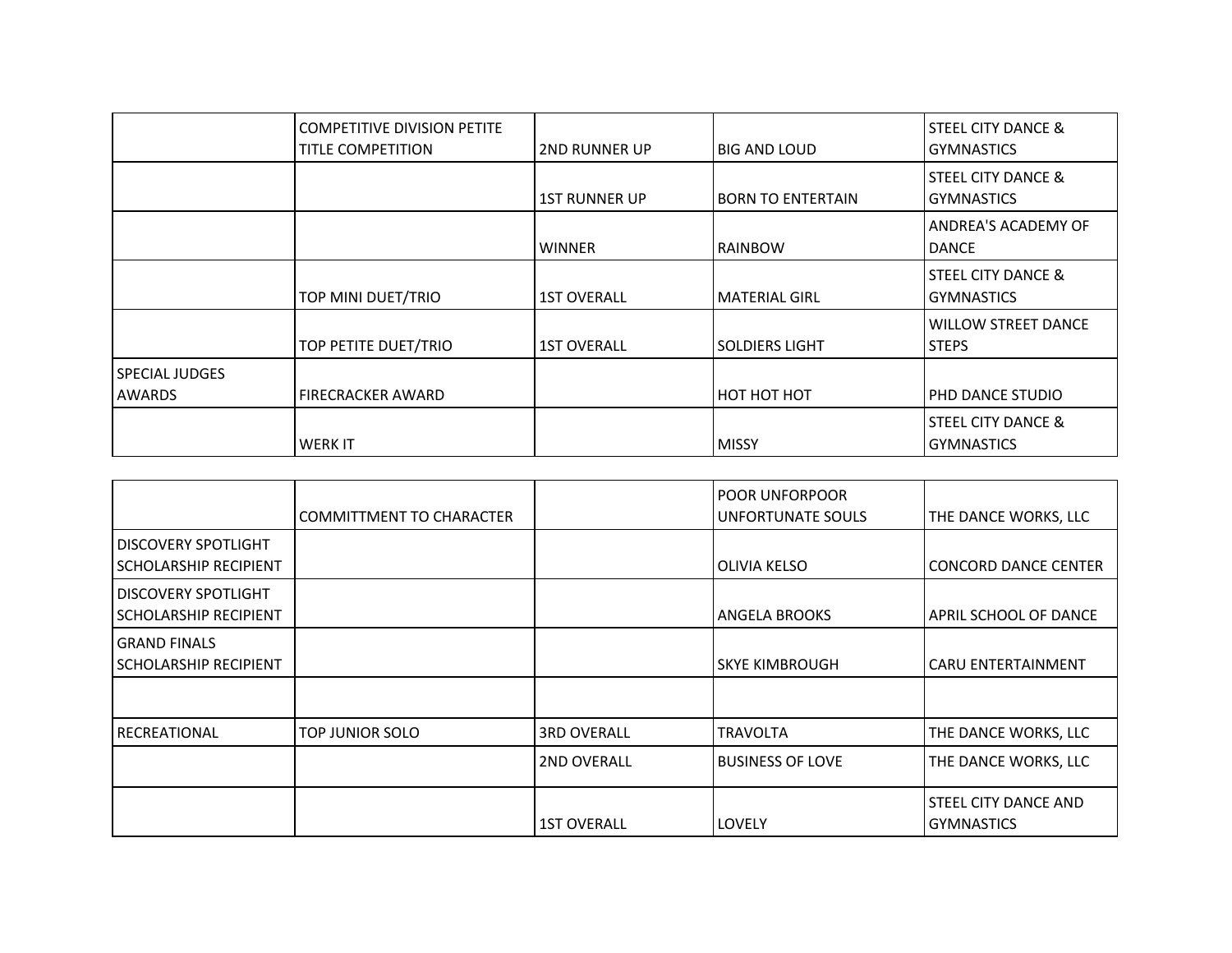|                    | RECREATIONAL DIVISION JUNIOR<br><b>TITLE WINNER</b>            | <b>WINNER</b>        | <b>TRAVOLTA</b>         | THE DANCE WORKS, LLC                       |
|--------------------|----------------------------------------------------------------|----------------------|-------------------------|--------------------------------------------|
|                    | TOP JUNIOR DUET/TRIO                                           | <b>1ST OVERALL</b>   | <b>HARRY POTTER</b>     | STEEL CITY DANCE AND<br><b>GYMNASTICS</b>  |
|                    | TOP TEEN DUET/TRIO                                             | <b>1ST OVERALL</b>   | <b>MISSY</b>            | <b>STUDIO S DANCE CENTRE</b>               |
| <b>COMPETITIVE</b> | TOP JUNIOR SOLO                                                | 8TH OVERALL          | <b>DONTLET ME GO</b>    | APRIL SCHOOL OF DANCE                      |
|                    |                                                                | <b>7TH OVERALL</b>   | <b>BEAUTIFUL</b>        | <b>CONCORD DANCE CENTER</b>                |
|                    |                                                                | <b>6TH OVERALL</b>   | <b>BABY IM A STAR</b>   | <b>CONCORD DANCE CENTER</b>                |
|                    |                                                                | <b>5TH OVERALL</b>   | I WANT TO BE A ROCKETTE | STEEL CITY DANCE AND<br><b>GYMNASTICS</b>  |
|                    |                                                                | <b>4TH OVERALL</b>   | <b>FRONT PORCH</b>      | <b>WILLOW STREET DANCE</b><br><b>STEPS</b> |
|                    |                                                                | <b>3RD OVERALL</b>   | <b>FLYING SOLO</b>      | PREMIERE DANCE CENTER                      |
|                    |                                                                | 2ND OVERALL          | SWAGGER JAGGER          | <b>CONCORD DANCE CENTER</b>                |
|                    |                                                                | <b>1ST OVERALL</b>   | MOVIENDO CADERAS        | <b>CITY BALLROOM</b>                       |
|                    | TOP JUNIOR SUPER SOLOIST                                       | <b>1ST OVERALL</b>   | POOR UNFORTUNATE SOULS  | THE DANCE WORKS, LLC                       |
|                    | <b>COMPETITIVE DIVISION JUNIOR</b><br><b>TITLE COMPETITION</b> | 2ND RUNNER UP        | I WANT TO BE A ROCKETTE | STEEL CITY DANCE AND<br><b>GYMNASTICS</b>  |
|                    |                                                                | <b>1ST RUNNER UP</b> | <b>FLYING SOLO</b>      | PREMIER DANCE CENTER                       |
|                    |                                                                | <b>WINNER</b>        | POOR UNFORTUNATE SOULS  | THE DANCE WORKS, LLC                       |

| нот нот<br><b>JUNIOR DUET/TRIO</b><br>DANCE STUDIO<br>тнот<br>OVERALL<br>ਾ <sup>D</sup> H∟ _<br>۱H۲۳ د<br>TOP. |  |
|----------------------------------------------------------------------------------------------------------------|--|
|----------------------------------------------------------------------------------------------------------------|--|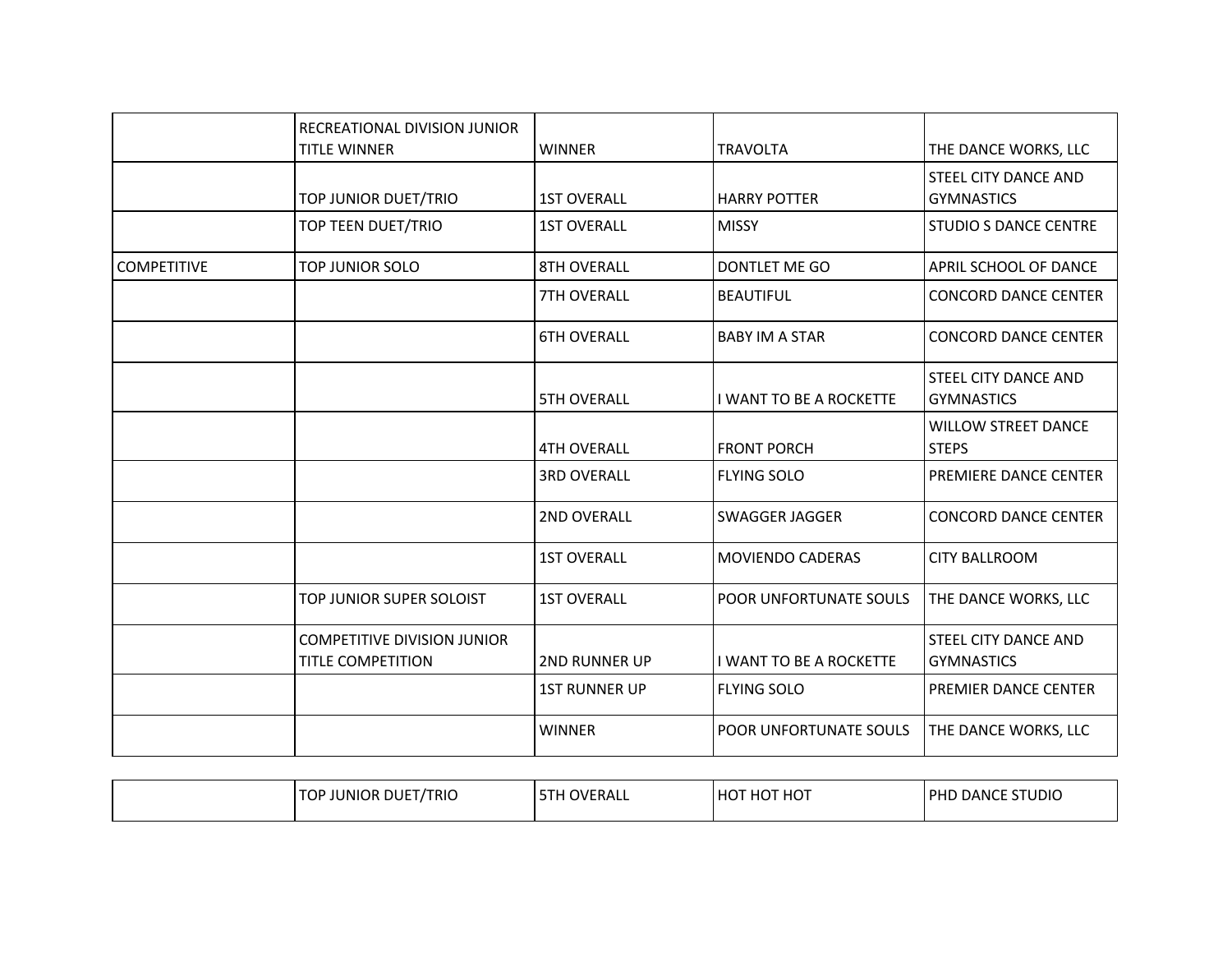|              |                    | <b>4TH OVERALL</b> | WIND BENEATH MY WINGS     | <b>WILLOW STREET DANCE</b><br><b>STEPS</b> |
|--------------|--------------------|--------------------|---------------------------|--------------------------------------------|
|              |                    | <b>3RD OVERALL</b> | <b>BEETLEJUICE</b>        | THE DANCE WORKS, LLC                       |
|              |                    | 2ND OVERALL        | <b>BEAUTIFULLY BROKEN</b> | <b>WILLOW STREET DANCE</b><br><b>STEPS</b> |
|              |                    | <b>1ST OVERALL</b> | <b>BETTER</b>             | <b>WILLOW STREET DANCE</b><br><b>STEPS</b> |
|              | TOP TEEN DUET/TRIO | 10TH OVERALL       | <b>CATS</b>               | STEEL CITY DANCE AND<br><b>GYMNASTICS</b>  |
|              |                    | 9TH OVERALL        | <b>RISE UP</b>            | <b>WILLOW STREET DANCE</b><br><b>STEPS</b> |
|              |                    | <b>8TH OVERALL</b> | <b>NOT ABOUT ANGELS</b>   | <b>WILLOW STREET DANCE</b><br><b>STEPS</b> |
|              |                    | 7TH OVERALL        | I BELEIVE IN YOU          | <b>WILLOW STREET DANCE</b><br><b>STEPS</b> |
|              |                    | <b>6TH OVERALL</b> | IN THE END                | <b>WILLOW STREET DANCE</b><br><b>STEPS</b> |
|              |                    | <b>5TH OVERALL</b> | LONELY HEARTS CLUB        | PHD DANCE STUDIO                           |
|              |                    | <b>4TH OVERALL</b> | <b>WHAT ABOUT US</b>      | <b>LANCO PERFORMING ARTS</b>               |
|              |                    | <b>3RD OVERALL</b> | WHEN I LOOK AT YOU        | STEEL CITY DANCE AND<br><b>GYMNASTICS</b>  |
|              |                    | 2ND OVERALL        | WHEN SHE LOVED ME         | LANCO PERFORMING ARTS                      |
|              |                    | <b>1ST OVERALL</b> | ME AND MY SHADOW          | <b>LANCO PERFORMING ARTS</b>               |
| <b>ELITE</b> | TOP JUNIOR SOLO    | <b>5TH OVERALL</b> | <b>NOT ABOUT ANGELS</b>   | <b>CARU ENTERTAINMENT</b>                  |
|              |                    | <b>4TH OVERALL</b> | <b>NEVER ENOUGH</b>       | <b>ALWAYS DANCING</b>                      |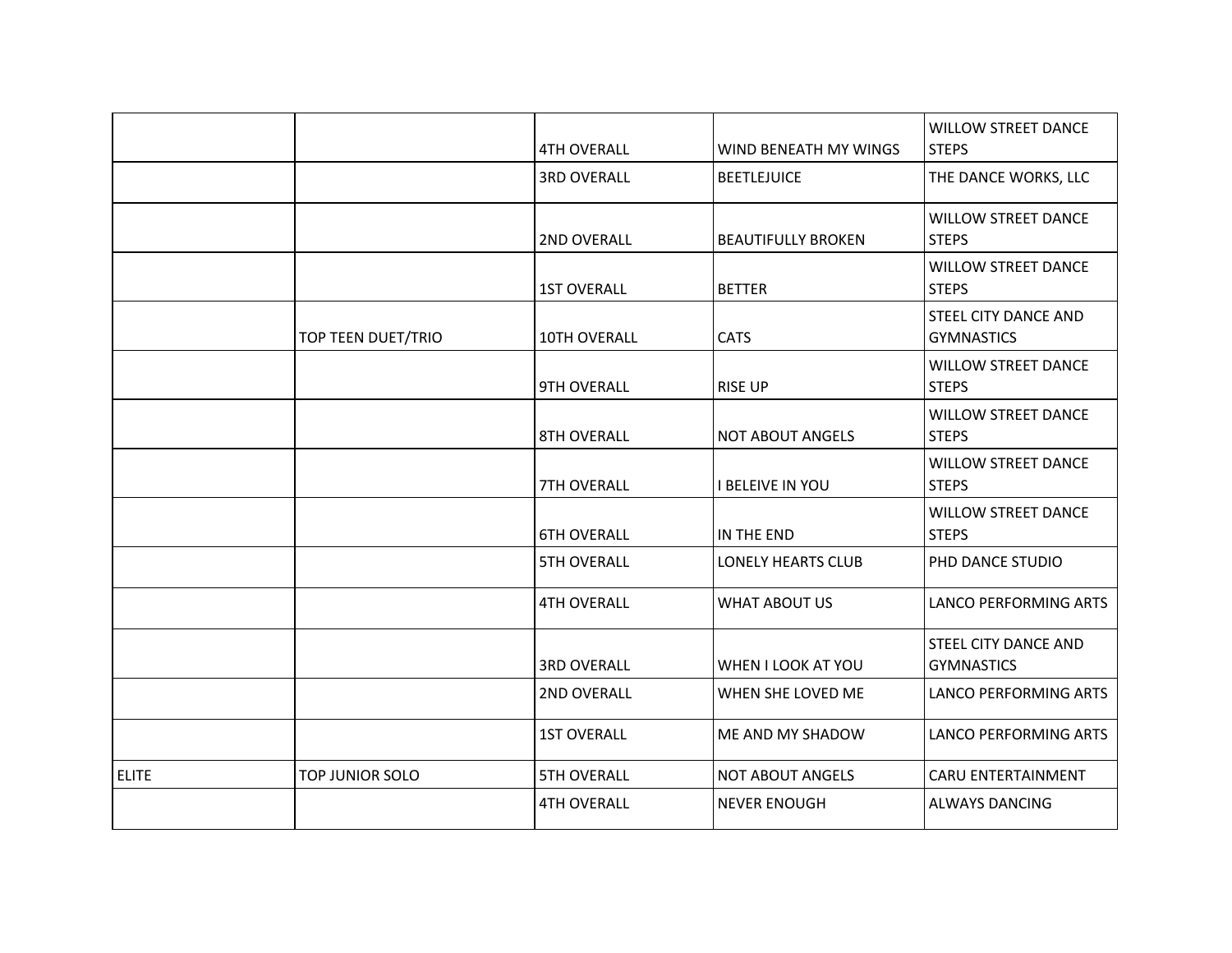|                                              | <b>3RD OVERALL</b> | HERE COMES THE CHANGE   | <b>WILLOW STREET DANCE</b><br><b>STEPS</b> |
|----------------------------------------------|--------------------|-------------------------|--------------------------------------------|
|                                              | <b>2ND OVERALL</b> | <b>POST THAT</b>        | <b>CARU ENTERTAINMENT</b>                  |
|                                              | <b>1ST OVERALL</b> | l WELCOME TO THE JUNGLE | CARU ENTERTAINMENT                         |
| TOP JUNIOR SUPER SOLOIST                     | <b>1ST OVERALL</b> | l NOT ABOUT ANGELS      | THE SCHOOL OF MUSIC &<br><b>DANCE</b>      |
| ELITE DIVISION JUNIOR TITLE<br><b>WINNER</b> | <b>WINNER</b>      | <b>BIGGER</b>           | <b>CARU ENTERTAINMENT</b>                  |

| TOP JUNIOR DUET/TRIO | <b>5TH OVERALL</b> | SHAKE THAT DUST      | CARU ENTERTAINMENT                         |
|----------------------|--------------------|----------------------|--------------------------------------------|
|                      | <b>4TH OVERALL</b> | LANDSLIDE            | <b>WILLOW STREET DANCE</b><br><b>STEPS</b> |
|                      | <b>3RD OVERALL</b> | CONGA                | <b>ALWAYS DANCING</b>                      |
|                      | 2ND OVERALL        | COME FLY WITH ME     | <b>WILLOW STREET DANCE</b><br><b>STEPS</b> |
|                      | <b>1ST OVERALL</b> | <b>BOSOM BUDDIES</b> | <b>WILLOW STREET DANCE</b><br><b>STEPS</b> |
| TOP TEEN DUET/TRIO   | <b>5TH OVERALL</b> | <b>BEAUTIFUL</b>     | <b>WILLOW STREET DANCE</b><br><b>STEPS</b> |
|                      | <b>4TH OVERALL</b> | IF WE STAY           | <b>WILLOW STREET DANCE</b><br><b>STEPS</b> |
|                      | <b>3RD OVERALL</b> | <b>TIME</b>          | <b>WILLOW STREET DANCE</b><br><b>STEPS</b> |
|                      | 2ND OVERALL        | <b>DOLLS</b>         | <b>WILLOW STREET DANCE</b><br><b>STEPS</b> |
|                      | <b>1ST OVERALL</b> | YOU SAY              | CARU ENTERTAINMENT                         |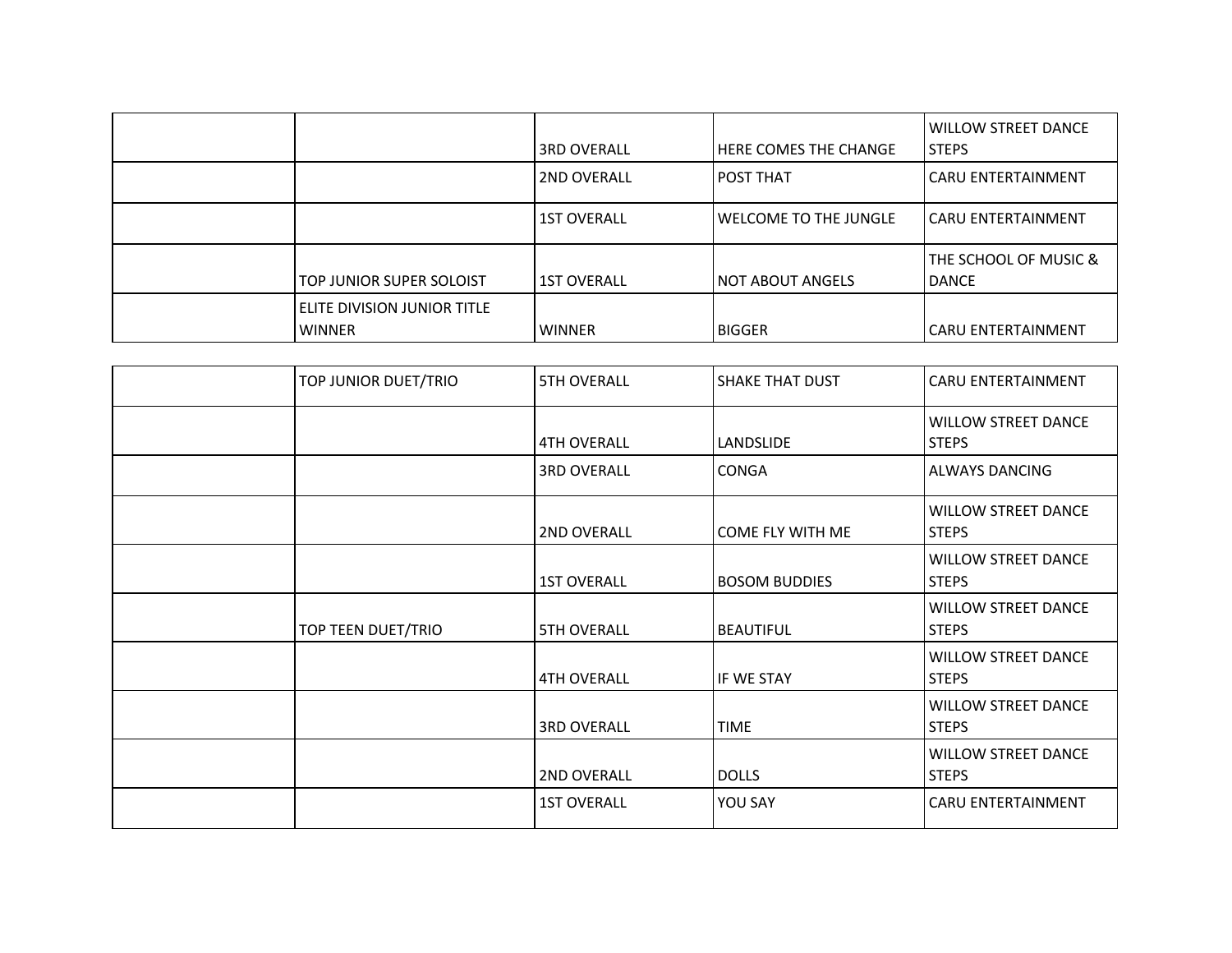| JUDGE'S CHOICE AND              |                                                                   |                    |                          |                                            |
|---------------------------------|-------------------------------------------------------------------|--------------------|--------------------------|--------------------------------------------|
| <b>HIGH SCORE AWARDS</b>        |                                                                   |                    |                          |                                            |
| <b>RECREATIONAL</b>             | <b>HIGHEST SCORING</b><br>SOLO/DUET/TRIO AGE 11 &<br><b>UNDER</b> | <b>1ST OVERALL</b> | <b>SUNSHINE</b>          | CARU ENTERTAINMENT                         |
| <b>COMPETITIVE</b>              | <b>HIGHEST SCORING</b><br>SOLO/DUET/TRIO AGE 11 &<br><b>UNDER</b> | <b>1ST OVERALL</b> | <b>BETTER</b>            | <b>WILLOW STREET DANCE</b><br><b>STEPS</b> |
| <b>ELITE</b>                    | <b>HIGHEST SCORING</b><br>SOLO/DUET/TRIO AGE 11 &<br><b>UNDER</b> | <b>1ST OVERALL</b> | WELCOME TO THE JUNGLE    | CARU ENTERTAINMENT                         |
| SPECIAL JUDGES<br><b>AWARDS</b> | <b>GENUINE CONNECTION</b>                                         |                    | HERE COMES THE SUN       | LANCO PERFORMING ARTS                      |
|                                 | SYNCHRONICITY AWARD                                               |                    | NAILS, HAIR, HIPS, HEELS | <b>WILLOW STREET DANCE</b><br><b>STEPS</b> |
|                                 | <b>FLUDITY</b>                                                    |                    | <b>AMAZING GRACE</b>     | STEEL CITY DANCE &<br><b>GYMNASTICS</b>    |

| l RECREATIONAL | TOP PETITE SMALL GROUP | <b>3RD OVERALL</b> | <b>HERE COMES THE SUN</b>              | LANCO PERFORMING ARTS                              |
|----------------|------------------------|--------------------|----------------------------------------|----------------------------------------------------|
|                |                        | <b>2ND OVERALL</b> | FSLLING FOR YA                         | <b>STEEL CITY DANCE &amp;</b><br><b>GYMNASTICS</b> |
|                |                        | <b>1ST OVERALL</b> | <b>SUNSHINE</b>                        | <b>WILLOW STREET DANCE</b><br><b>STEPS</b>         |
|                | TOP JUNIOR SMALL GROUP | <b>3RD OVERALL</b> | l PUT THAT BASS IN YOUR<br><b>WALK</b> | <b>CARU ENTERTAINMENT</b>                          |
|                |                        | <b>2ND OVERALL</b> | <b>SHIMMY</b>                          | THE DANCE WORKS, LLC                               |
|                |                        | <b>1ST OVERALL</b> | <b>BEYOUTIFUL</b>                      | <b>CARU ENTERTAINMENT</b>                          |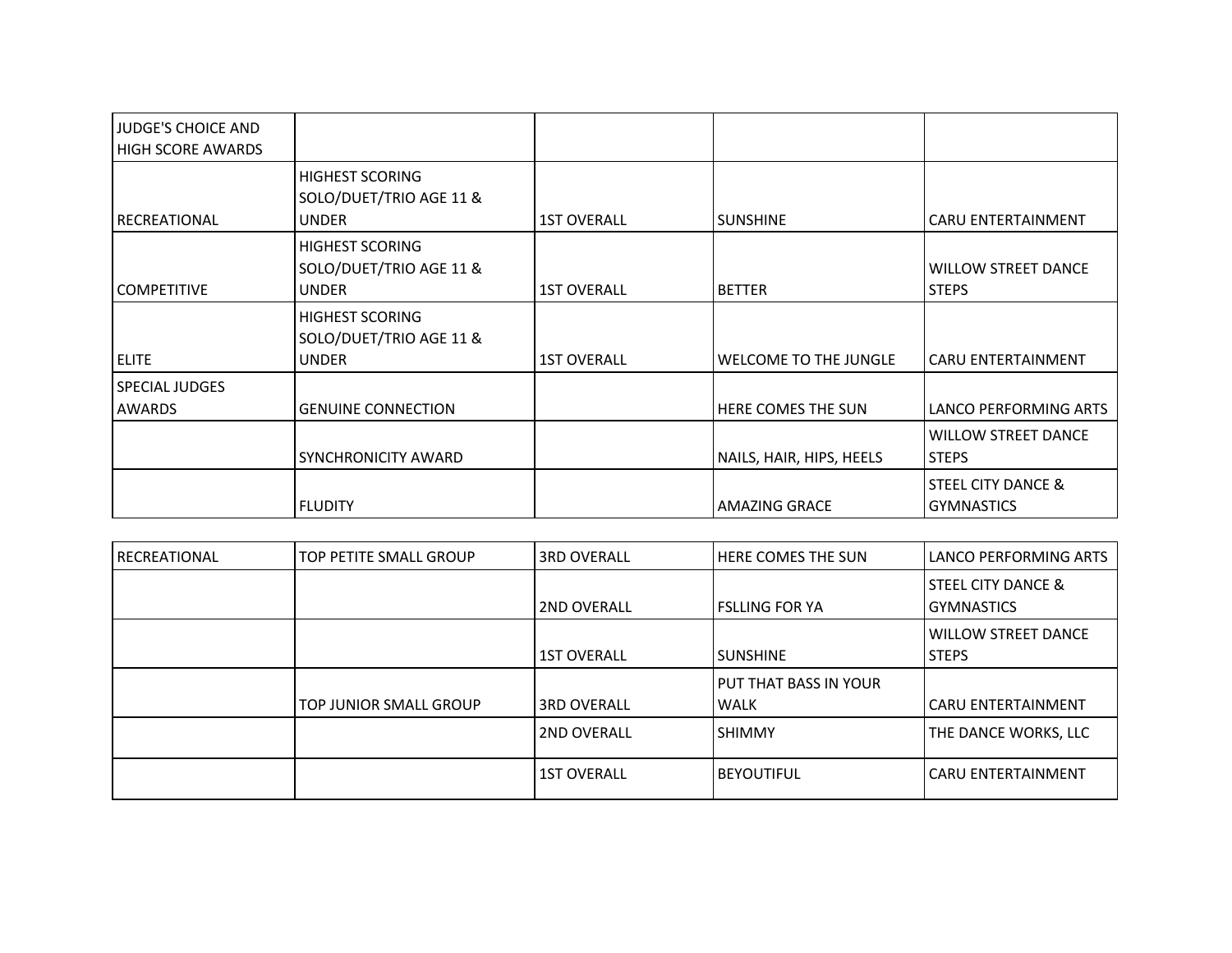|                    | <b>TOP MINI LARGE GROUP</b>   | <b>1ST OVERALL</b> | <b>HAPPY DAYS IN THE 50'S</b> | STEEL CITY DANCE &<br><b>GYMNASTICS</b>            |
|--------------------|-------------------------------|--------------------|-------------------------------|----------------------------------------------------|
|                    | TOP PETITE LARGE GROUP        | <b>1ST OVERALL</b> | <b>GO THE DISTANCE</b>        | <b>WILLOW STREET DANCE</b><br><b>STEPS</b>         |
|                    | TOP MINI SUPER GROUP          | <b>1ST OVERALL</b> | <b>SUMMERTIME FUN</b>         | STEEL CITY DANCE &<br><b>GYMNASTICS</b>            |
|                    | TOP JUNIOR SUPER GROUP        | <b>1ST OVERALL</b> | <b>WHAT A FEELING</b>         | RICHIE SCHOOL OF DANCE                             |
| <b>COMPETITIVE</b> | TOP MINI SMALL GROUP          | <b>1ST OVERALL</b> | <b>CINDERELLY</b>             | STEEL CITY DANCE &<br><b>GYMNASTICS</b>            |
|                    | TOP PETITE SMALL GROUP        | <b>1ST OVERALL</b> | <b>COLORS OF THE WIND</b>     | <b>STEEL CITY DANCE &amp;</b><br><b>GYMNASTICS</b> |
|                    | TOP JUNIOR SMALL GROUP        | <b>5TH OVERALL</b> | <b>CALIFORNIA GIRLS</b>       | <b>WILLOW STREET DANCE</b><br><b>STEPS</b>         |
|                    |                               | <b>4TH OVERALL</b> | <b>SMALL WORLD</b>            | <b>WILLOW STREET DANCE</b><br><b>STEPS</b>         |
|                    |                               | <b>3RD OVERALL</b> | PROUD MARY                    | THE DANCE WORKS, LLC                               |
|                    |                               | <b>2ND OVERALL</b> | <b>WHAT EVA</b>               | RICHIE SCHOOL OF DANCE                             |
|                    |                               | <b>1ST OVERALL</b> | <b>GOOEBUMPS</b>              | RICHIE SCHOOL OF DANCE                             |
|                    | TOP PETITE LARGE GROUP        | <b>3RD OVERALL</b> | <b>THINK</b>                  | PHD DANCE STUDIO                                   |
|                    |                               | <b>2ND OVERALL</b> | <b>ATTENTION</b>              | PHD DANCE STUDIO                                   |
|                    |                               | <b>1ST OVERALL</b> | EASE ON DOWN THE ROAD         | STEEL CITY DANCE &<br><b>GYMNASTICS</b>            |
|                    | <b>TOP JUNIOR LARGE GROUP</b> | <b>5TH OVERALL</b> | <b>THROW BACK</b>             | PHD DANCE STUDIO                                   |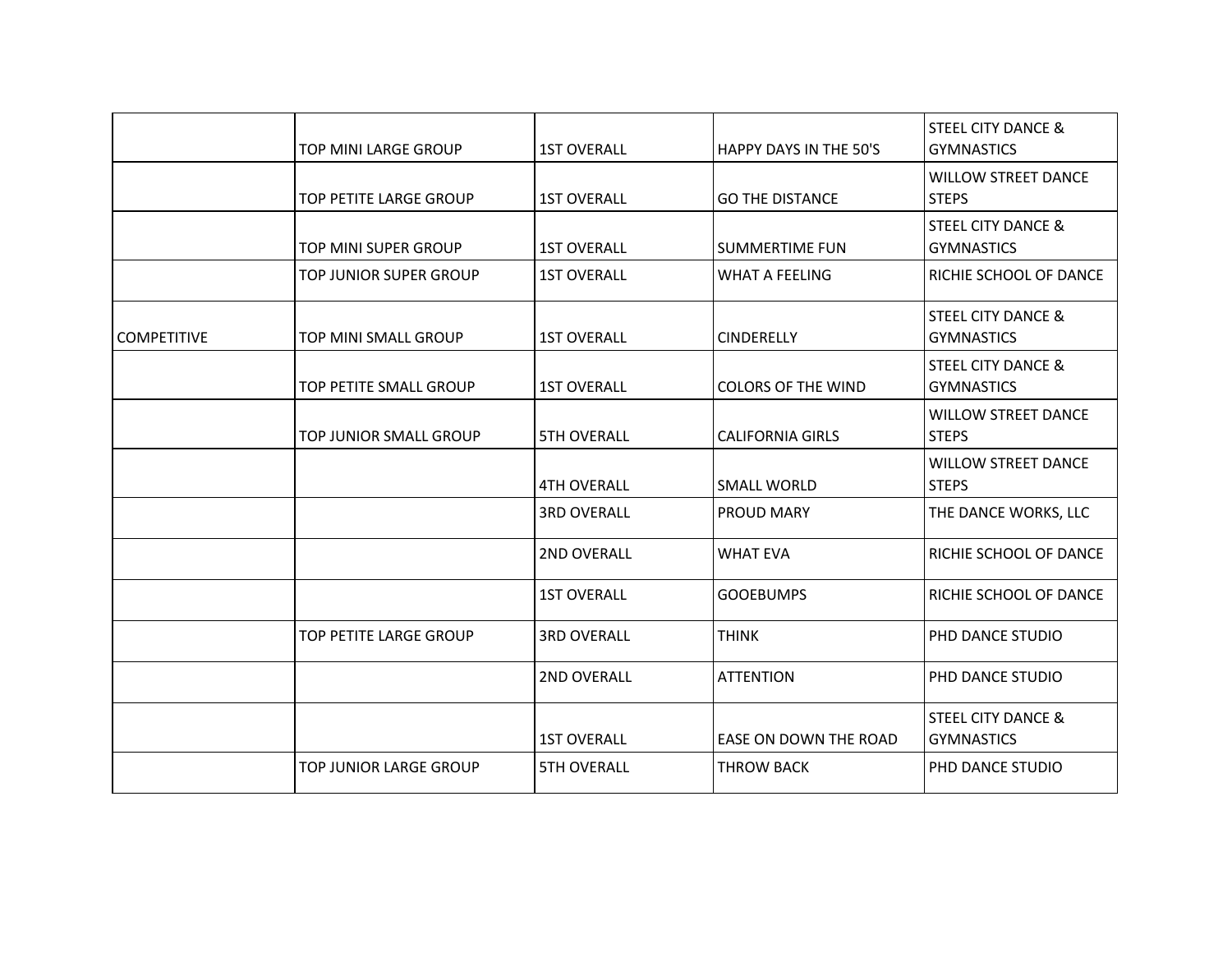|  |                |                      | WILLOW STREET DANCE |
|--|----------------|----------------------|---------------------|
|  | OVERALL<br>4TH | <b>FRESH</b><br>וכ∟ו | <b>STEPS</b>        |
|  |                |                      |                     |

|                          |                                                        | <b>3RD OVERALL</b> | MAMBO NO 5                | <b>WILLOW STREET DANCE</b><br><b>STEPS</b> |
|--------------------------|--------------------------------------------------------|--------------------|---------------------------|--------------------------------------------|
|                          |                                                        | 2ND OVERALL        | LE JAZZ HOT               | STEEL CITY DANCE &<br><b>GYMNASTICS</b>    |
|                          |                                                        | <b>1ST OVERALL</b> | <b>AMAZING GRACE</b>      | STEEL CITY DANCE &<br><b>GYMNASTICS</b>    |
|                          | TOP JUNIOR SUPER GROUP                                 | <b>1ST OVERALL</b> | <b>GROWING IS FOREVER</b> | <b>WILLOW STREET DANCE</b><br><b>STEPS</b> |
|                          | TOP PETITE PRODUCTION                                  | <b>1ST OVERALL</b> | THE LITTLE MERMAID        | STEEL CITY DANCE &<br><b>GYMNASTICS</b>    |
|                          | TOP JUNIOR PRODUCTION                                  | <b>1ST OVERALL</b> | <b>ALADDIN</b>            | THE DANCE WORKS, LLC                       |
| <b>ELITE</b>             | TOP JUNIOR SMALL GROUP                                 | <b>5TH OVERALL</b> | <b>FEAR MEET HOPE</b>     | CARU ENTERTAINMENT                         |
|                          |                                                        | <b>4TH OVERALL</b> | <b>HOPE STILL</b>         | <b>WILLOW STREET DANCE</b><br><b>STEPS</b> |
|                          |                                                        | <b>3RD OVERALL</b> | <b>RUN WILD</b>           | CARU ENTERTAINMENT                         |
|                          |                                                        | 2ND OVERALL        | <b>SUGAR AND HONEY</b>    | CARU ENTERTAINMENT                         |
|                          |                                                        | <b>1ST OVERALL</b> | <b>CREATURES</b>          | <b>WILLOW STREET DANCE</b><br><b>STEPS</b> |
|                          | TOP JUNIOR LARGE GROUP                                 | <b>1ST OVERALL</b> | <b>HOOK</b>               | <b>WILLOW STREET DANCE</b><br><b>STEPS</b> |
| JUDGE'S CHOICE AND       |                                                        |                    |                           |                                            |
| <b>HIGH SCORE AWARDS</b> |                                                        |                    |                           |                                            |
|                          | <b>ENCORE EXTREME CONVENTION</b><br><b>SCHOLARSHIP</b> |                    | <b>SAMUEL RIOS</b>        | THE DANCE WORKS, LLC                       |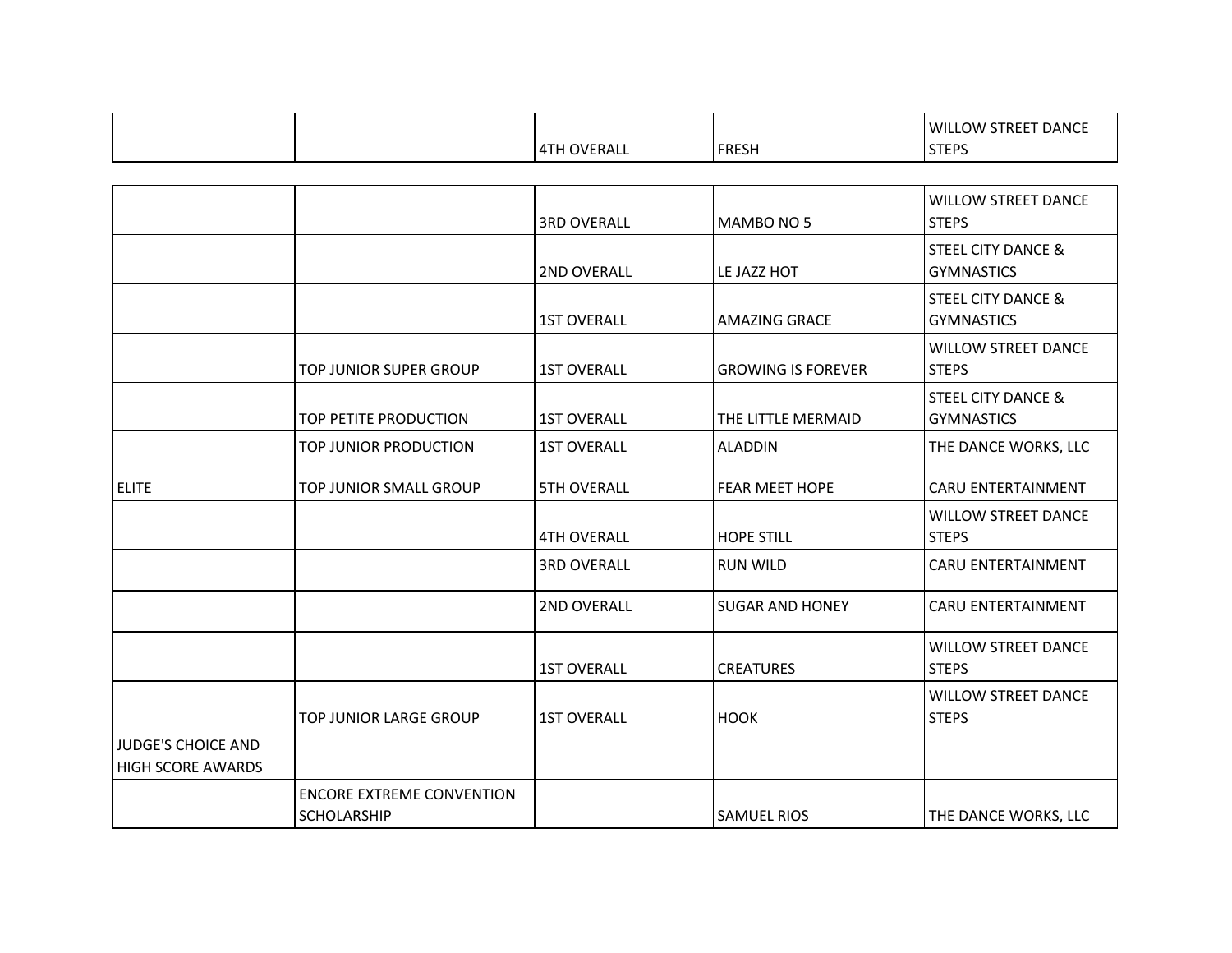|                     | <b>ENCORE EXTREME CONVENTION</b><br><b>SCHOLARSHIP</b> |                    | <b>BENJAMIN BONNELL</b> | ALWAYS DANCING                             |
|---------------------|--------------------------------------------------------|--------------------|-------------------------|--------------------------------------------|
|                     | <b>MOST ENTERTAINING</b>                               | <b>1ST OVERALL</b> | <b>WHAT A FEELING</b>   | RICHIE SCHOOL OF DANCE                     |
|                     | <b>BEST CHOREOGRAPHY</b>                               | <b>1ST OVERALL</b> | WHAT EVA                | RICHIE SCHOOL OF DANCE                     |
| l RECREATIONAL      | <b>HIGHEST SCORING GROUP AGE 11</b><br>& UDNER         | <b>1ST OVERALL</b> | <b>SUNSHINE</b>         | <b>WILLOW STREET DANCE</b><br><b>STEPS</b> |
| <b>COMPETITIVEE</b> | <b>HIGHEST SCORING GROUP AGE 11</b><br>& UDNER         | <b>1ST OVERALL</b> | <b>GOOSEBUMPS</b>       | RICHIE SCHOOL OF DANCE                     |
| I ELITE             | <b>HIGHEST SCORING GROUP AGE 11</b><br>& UDNER         | <b>1ST OVERALL</b> | <b>CREATURES</b>        | <b>WILLOW STREET DANCE</b><br><b>STEPS</b> |

| <b>RECOGNITION OF</b><br>SPECIAL PERFORMANCES              | <b>PERFECT POISE</b> |                    | <b>NAKANO STATION</b>                    |                                          |
|------------------------------------------------------------|----------------------|--------------------|------------------------------------------|------------------------------------------|
|                                                            | JET TO THE STARS     |                    | LETS BE BAD                              | <b>OCFORD CENTER FOR</b><br><b>DANCE</b> |
|                                                            | <b>ELECTRIC</b>      |                    | SPELL ON YOU                             | PHD DANCE STUDIO                         |
| <b>DISCOVERY SPOTLIGHT</b><br><b>SCHOLARSHIP RECIPIENT</b> |                      |                    | <b>ABBIE BEALER</b>                      | DIANE MEDEIROS<br><b>ACADEMY</b>         |
| <b>DISCOVERY SPOTLIGHT</b><br>SCHOLARSHIP RECIPIENT        |                      |                    | KIERA GONZALEZ                           | <b>CONCORD DANCE</b>                     |
| <b>GRAND FINALS</b><br><b>SCHOLARSHIP RECIPIENT</b>        |                      |                    | <b>MCKENNA PATTON</b>                    | PHD DANCE STUDIO                         |
|                                                            |                      |                    |                                          |                                          |
| RECREATIONAL                                               | TOP TEEN SOLO        | <b>5TH OVERALL</b> | I GOT RHYTHM                             | STUDIO S DANCE CENTRE                    |
|                                                            |                      | <b>4TH OVERALL</b> | IF MY FRIENDS COULD SEE<br><b>ME NOW</b> | STEEL CITY DANCE &<br><b>GYMNASTICS</b>  |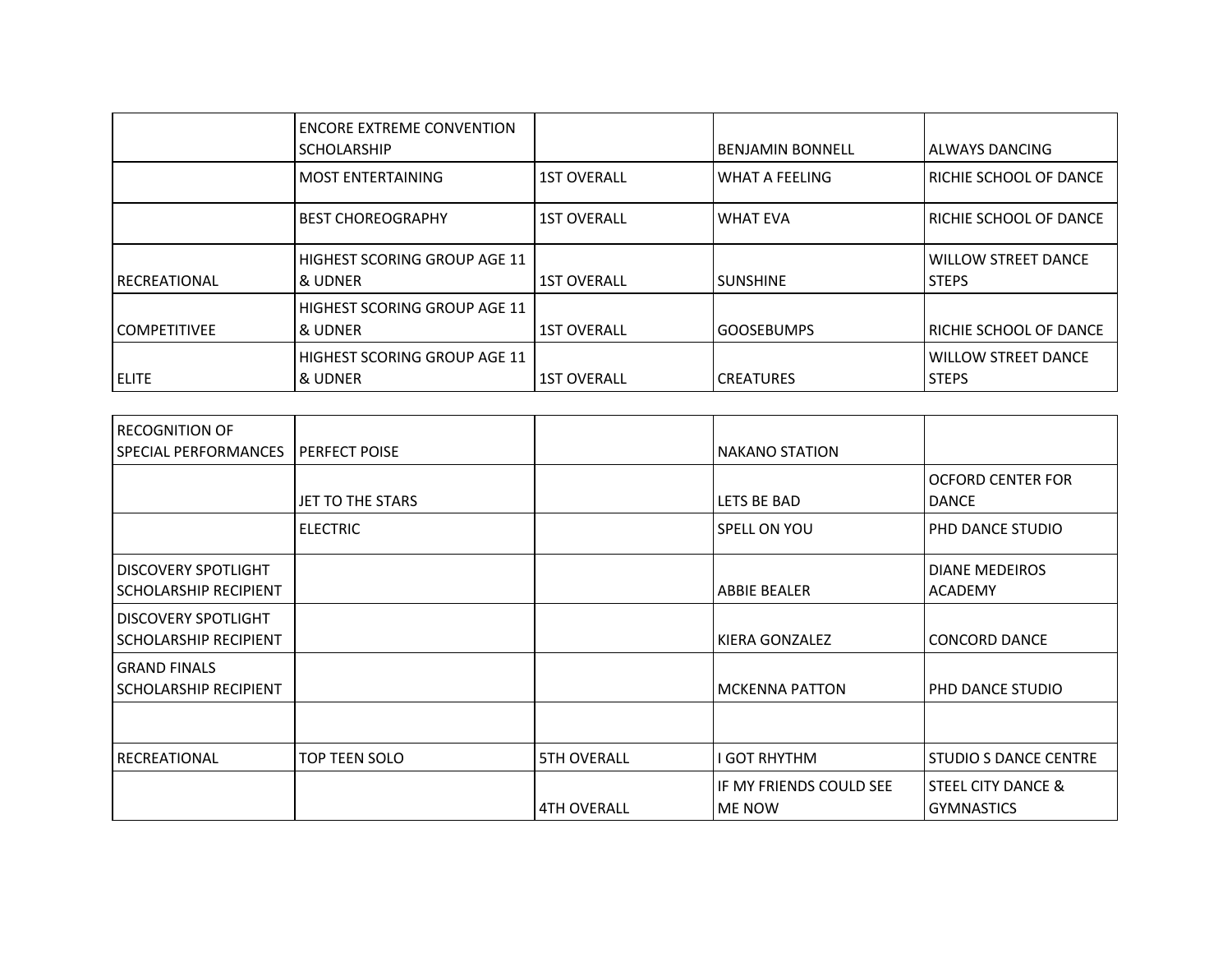|                    |                                          | <b>3RD OVERALL</b> | <b>RIVER</b>             | <b>STUDIO S DANCE CENTRE</b>                       |
|--------------------|------------------------------------------|--------------------|--------------------------|----------------------------------------------------|
|                    |                                          | <b>2ND OVERALL</b> | THIS IS ME               | <b>STEEL CITY DANCE &amp;</b><br><b>GYMNASTICS</b> |
|                    |                                          | <b>1ST OVERALL</b> | <b>EVERYWHERE</b>        | LANCO PERFORMING ARTS                              |
|                    | RECREATIONAL TEEN TITLE<br><b>WINNER</b> | <b>WINNER</b>      | THIS IS ME               | STEEL CITY DANCE &<br><b>GYMNASTICS</b>            |
| <b>COMPETITIVE</b> | TOP TEEN SOLO                            | 10TH OVERALL       | <b>MY EVERYTHING</b>     | <b>DIANE MEDEIROS</b><br><b>ACADEMY OF DANCE</b>   |
|                    |                                          | <b>9TH OVERALL</b> | <b>WILD HORSES</b>       | STEEL CITY DANCE &<br><b>GYMNASTICS</b>            |
|                    |                                          | <b>8TH OVERALL</b> | <b>SURVIVOR</b>          | LANCO PERFORMING ARTS                              |
|                    |                                          | <b>7TH OVERALL</b> | I CAN ONLY IMAGINE       | STEEL CITY DANCE &<br><b>GYMNASTICS</b>            |
|                    |                                          | <b>6TH OVERALL</b> | <b>NAKANO STATION</b>    |                                                    |
|                    |                                          | <b>5TH OVERALL</b> | <b>DUN PAS HABILE</b>    | <b>DIANE MEDEIROS</b><br><b>ACADEMY OF DANCE</b>   |
|                    |                                          | <b>4TH OVERALL</b> | <b>BREAK THROUGH</b>     | LANCO PERFORMING ARTS                              |
|                    |                                          | <b>3RD OVERALL</b> | <b>MORNING LIGHT</b>     | LANCO PERFORMING ARTS                              |
|                    |                                          | 2ND OVERALL        | I ONLY HAVE EYES FOR YOU | LANCO PERFORMING ARTS                              |

|                          | <b>1ST OVERALL</b> | ADONAI         | I LANCO PERFORMING ARTS                             |
|--------------------------|--------------------|----------------|-----------------------------------------------------|
| l TOP TEEN SUPER SOLOIST | <b>3RD OVERALL</b> | LASHLYN MARTIN | <b>ISTEEL CITY DANCE &amp;</b><br><b>GYMNASTICS</b> |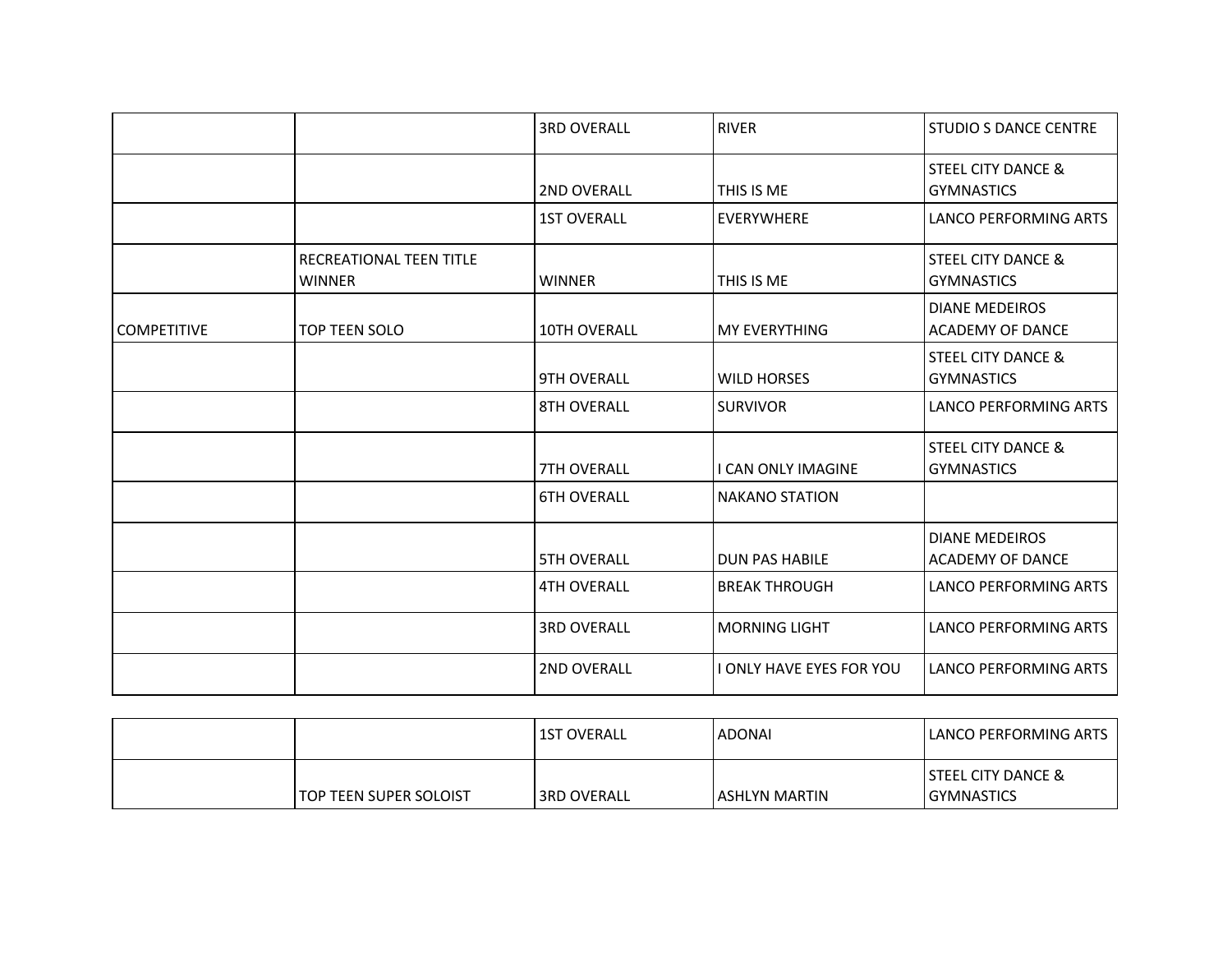|              |                                                         | <b>2ND OVERALL</b> | <b>DANIELLE ASLAN</b>  | DIANE MEDEIROS<br><b>ACADEMY OF DANCE</b>          |
|--------------|---------------------------------------------------------|--------------------|------------------------|----------------------------------------------------|
|              |                                                         | <b>1ST OVERALL</b> | <b>FRANKIE GENTILE</b> | <b>CONCORD DANCE CENTER</b>                        |
|              | <b>COMPETITIVE DIVISION TEEN</b><br><b>TITLE WINNER</b> | <b>WINNER</b>      | IM GONNA FLY           | <b>STEEL CITY DANCE &amp;</b><br><b>GYMNASTICS</b> |
| <b>ELITE</b> | TOP TEEN MODELING<br>PERFORMANCE                        | <b>1ST OVERALL</b> | SAX                    | THE SCHOOL OF MUSIC &<br><b>DANCE</b>              |
|              | TOP TEEN SOLO                                           | 8TH OVERALL        | <b>TOY SOLDIER</b>     | CARU ENTERTAINMENT                                 |
|              |                                                         | <b>7TH OVERALL</b> | BY THE WAY             | PHD DANCE STUDIO                                   |
|              |                                                         | <b>6TH OVERALL</b> | <b>BREATHE</b>         | <b>WILLOW STREET DANCE</b><br><b>STEPS</b>         |
|              |                                                         | <b>5TH OVERALL</b> | <b>TROUBLE</b>         | <b>WILLOW STREET DANCE</b><br><b>STEPS</b>         |
|              |                                                         | <b>4TH OVERALL</b> | <b>HAPPY PEOPLE</b>    | PHD DANCE STUDIO                                   |
|              |                                                         | <b>3RD OVERALL</b> | <b>I SURRENDER</b>     | <b>DYNAMITE DANCE</b><br><b>COMPANY</b>            |
|              |                                                         | 2ND OVERALL        | <b>INCEPTION</b>       | <b>WILLOW STREET DANCE</b><br><b>STEPS</b>         |
|              |                                                         | <b>1ST OVERALL</b> | <b>TURNING PAGE</b>    | <b>CARU ENTERTAINMENT</b>                          |
|              | TOP TEEN SUPER SOLOIST                                  | <b>5TH OVERALL</b> | <b>EVELYN COLVIN</b>   | THE SCHOOL OF MUSIC &<br><b>DANCE</b>              |
|              |                                                         | <b>4TH OVERALL</b> | <b>ANTHONY HUNT</b>    | STEEL CITY DANCE &<br><b>GYMNASTICS</b>            |
|              |                                                         | <b>3RD OVERALL</b> | <b>EMILY ZINNEMAN</b>  | THE SCHOOL OF MUSIC &<br><b>DANCE</b>              |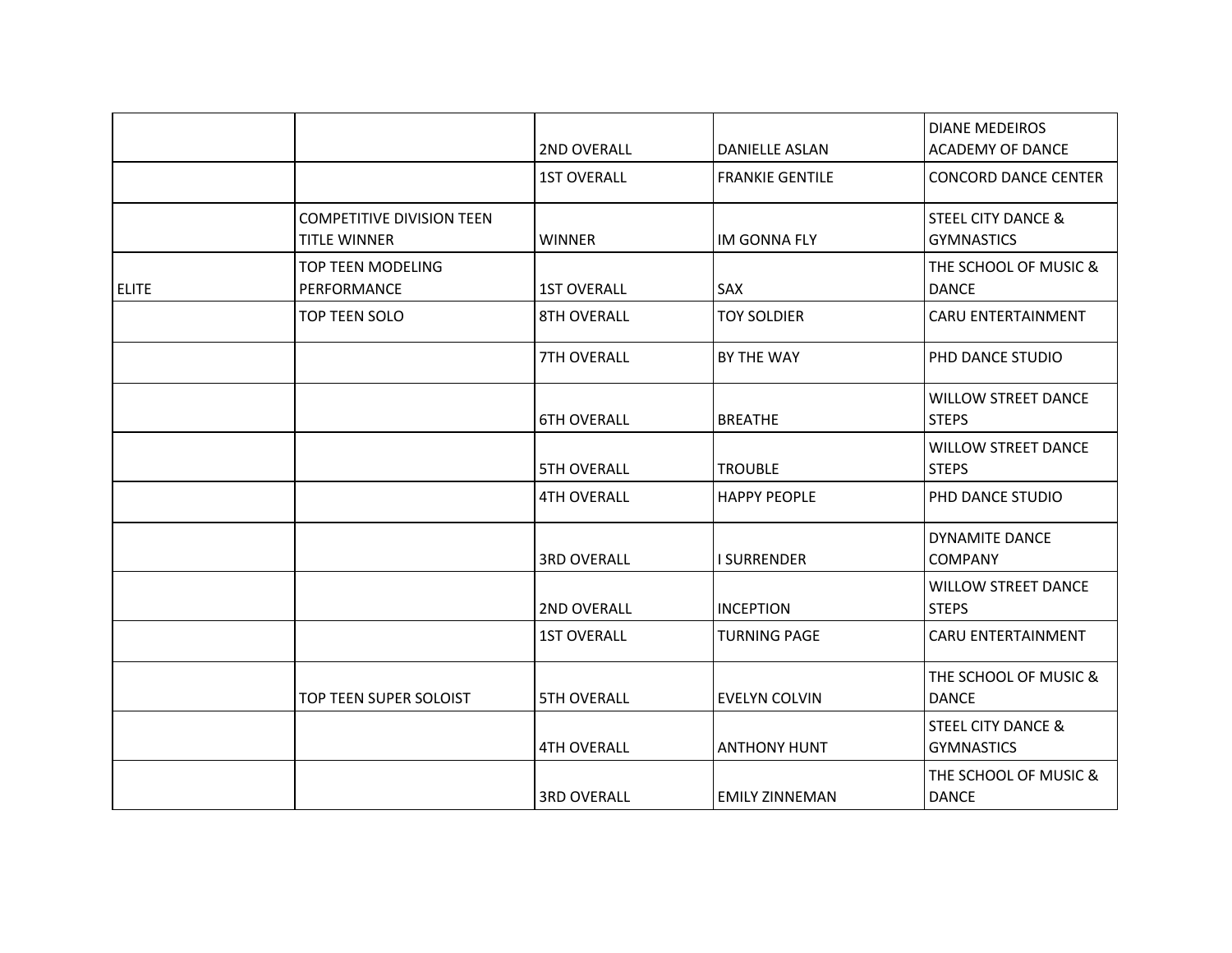|                                                  | <b>2ND OVERALL</b>   | LALA WILLIAMS    | LOXFORD CENTER FOR<br><b>DANCE</b>        |
|--------------------------------------------------|----------------------|------------------|-------------------------------------------|
|                                                  | <b>1ST OVERALL</b>   | l ESMAE STILLMAN | I DYNAMITE DANCE<br><b>COMPANY</b>        |
| LELITE DIVISION TEEN TITLE<br><b>COMPETITION</b> | <b>2ND RUNNER UP</b> | I MR. CELLOPHANE | l STEEL CITY DANCE &<br><b>GYMNASTICS</b> |

|                                                            |                      | <b>1ST RUNNER UP</b> | <b>SUGAR FIX</b>       | ALWAYSDANCING                                      |
|------------------------------------------------------------|----------------------|----------------------|------------------------|----------------------------------------------------|
|                                                            |                      | <b>WINNER</b>        | <b>INCEPTION</b>       | <b>WILLOW STREET DANCE</b><br><b>STEPS</b>         |
| SPECIAL JUDGES                                             |                      |                      |                        | <b>WILLOW STREET DANCE</b>                         |
| <b>AWARDS</b>                                              | <b>RISKTAKER</b>     |                      | LETS GO                | <b>STEPS</b>                                       |
|                                                            | <b>JOY OF DANCE</b>  |                      | <b>GONE GONE GONE</b>  | <b>CONCORD DANCE CENTER</b>                        |
|                                                            | <b>IN SYNC</b>       |                      | THE ROAD               | CARU ENTERTAINMENT                                 |
| <b>DISCOVERY SPOTLIGHT</b><br><b>SCHOLARSHIP RECIPIENT</b> |                      |                      | <b>LEAH MARTIN</b>     | THE SCHOOL OF MUSIC &<br><b>DANCE</b>              |
| <b>DISCOVERY SPOTLIGHT</b><br><b>SCHOLARSHIP RECIPIENT</b> |                      |                      | <b>STACY BENNETT</b>   | <b>CONCORD DANCE CENTER</b>                        |
| <b>GRAND FINALS</b><br>SCHOLARSHIP RECIPIENT               |                      |                      | <b>ARIELLE COSENZA</b> | <b>CARU ENTERTAINMENT</b>                          |
|                                                            |                      |                      |                        |                                                    |
| RECREATIONAL                                               | TOP SENIOR DUET/TRIO | <b>1ST OVERALL</b>   | <b>STEP SISTERS</b>    | <b>STEEL CITY DANCE &amp;</b><br><b>GYMNASTICS</b> |
| <b>COMPETITIVE</b>                                         | TOP SENIOR DUET/TRIO | <b>5TH OVERALL</b>   | <b>END OF THE LINE</b> | THE DANCE WORKS, LLC                               |
|                                                            |                      | <b>4TH OVERALL</b>   | I WISH YOU LOVE        | THE SCHOOL OF MUSIC &<br><b>DANCE</b>              |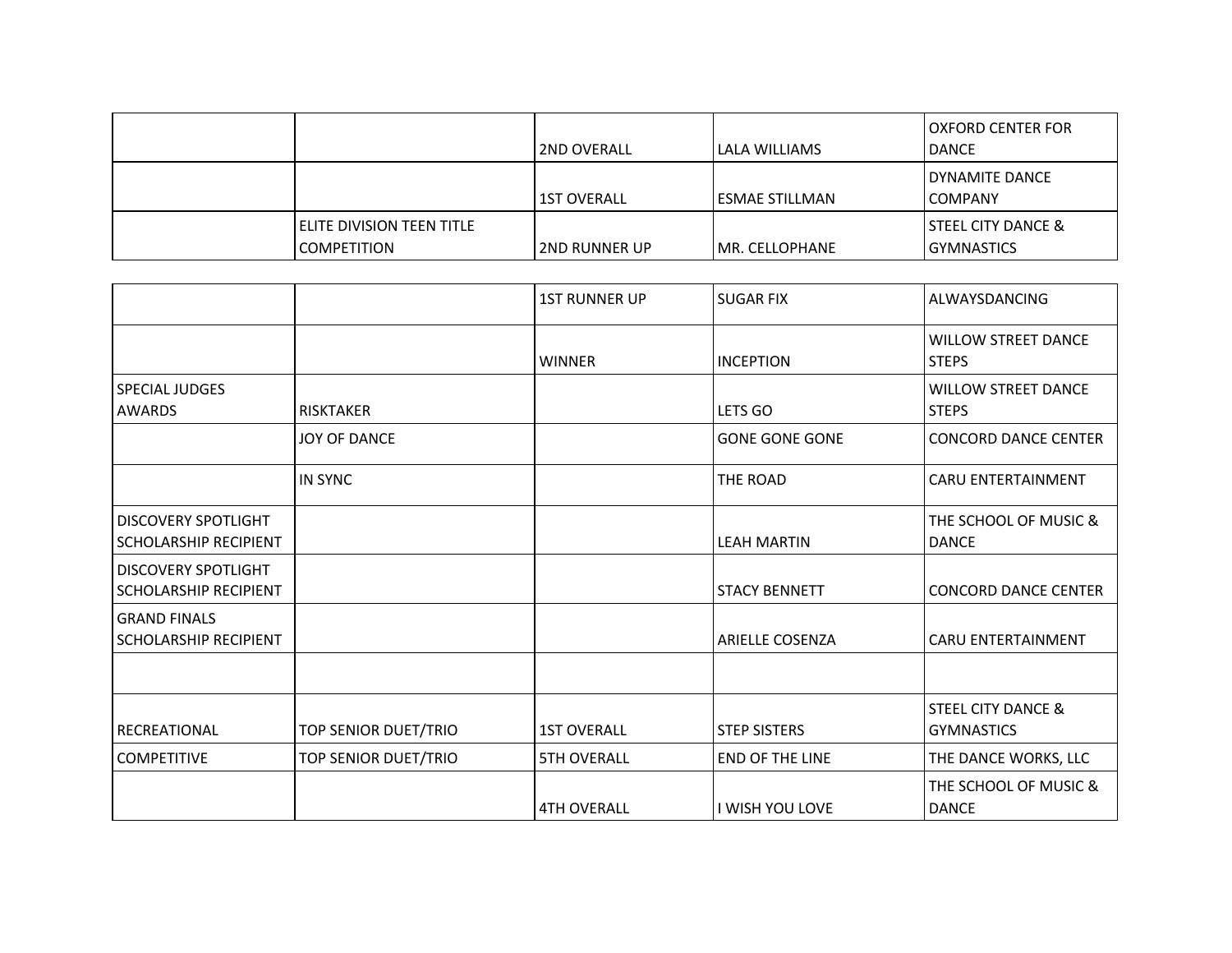|              |                      | <b>3RD OVERALL</b> | <b>CARRY YOU</b>        | LANCO PERFORMING ARTS                      |
|--------------|----------------------|--------------------|-------------------------|--------------------------------------------|
|              |                      | <b>2ND OVERALL</b> | WHAT YOU KNOW           | THE DANCE WORKS, LLC                       |
|              |                      | <b>1ST OVERALL</b> | <b>EASY STREET</b>      | THE DANCE WORKS, LLC                       |
| <b>ELITE</b> | TOP SENIOR DUET/TRIO | 10TH OVERALL       | <b>HOME</b>             | CARU ENTERTAINMENT                         |
|              |                      | <b>9TH OVERALL</b> | <b>PARADISE</b>         | <b>WILLOW STREET DANCE</b><br><b>STEPS</b> |
|              |                      | 8TH OVERALL        | <b>DARK RED</b>         | THE SCHOOL OF MUSIC &<br><b>DANCE</b>      |
|              |                      | 7TH OVERALL        | <b>IS THAT ALRIGHT</b>  | <b>CARU ENTERTAINMENT</b>                  |
|              |                      | <b>6TH OVERALL</b> | YOU MATTER TO ME        | <b>CARU ENTERTAINMENT</b>                  |
|              |                      | <b>5TH OVERALL</b> | <b>HELIUM</b>           | <b>CARU ENTERTAINMENT</b>                  |
|              |                      | <b>4TH OVERALL</b> | <b>FIX YOU</b>          | <b>CARU ENTERTAINMENT</b>                  |
|              |                      | <b>3RD OVERALL</b> | THE FINAL CURTAIN       | <b>CARU ENTERTAINMENT</b>                  |
|              |                      | 2ND OVERALL        | <b>CES PETITS RIENS</b> | PHD DANCE STUDIO                           |

|                          | <b>1ST OVERALL</b> | l do right         | <b>CARU ENTERTAINMENT</b>             |
|--------------------------|--------------------|--------------------|---------------------------------------|
| TOP SENIOR SUPER SOLOIST | <b>3RD OVERALL</b> | <b>BAILEY MOUL</b> | THE SCHOOL OF MUSIC &<br><b>DANCE</b> |
|                          | <b>2ND OVERALL</b> | l CASSIDY DORMER   | CONCORD DANCE CENTER                  |
|                          | <b>1ST OVERALL</b> | l DEVON STEMLER    | CARU ENTERTAINMENT                    |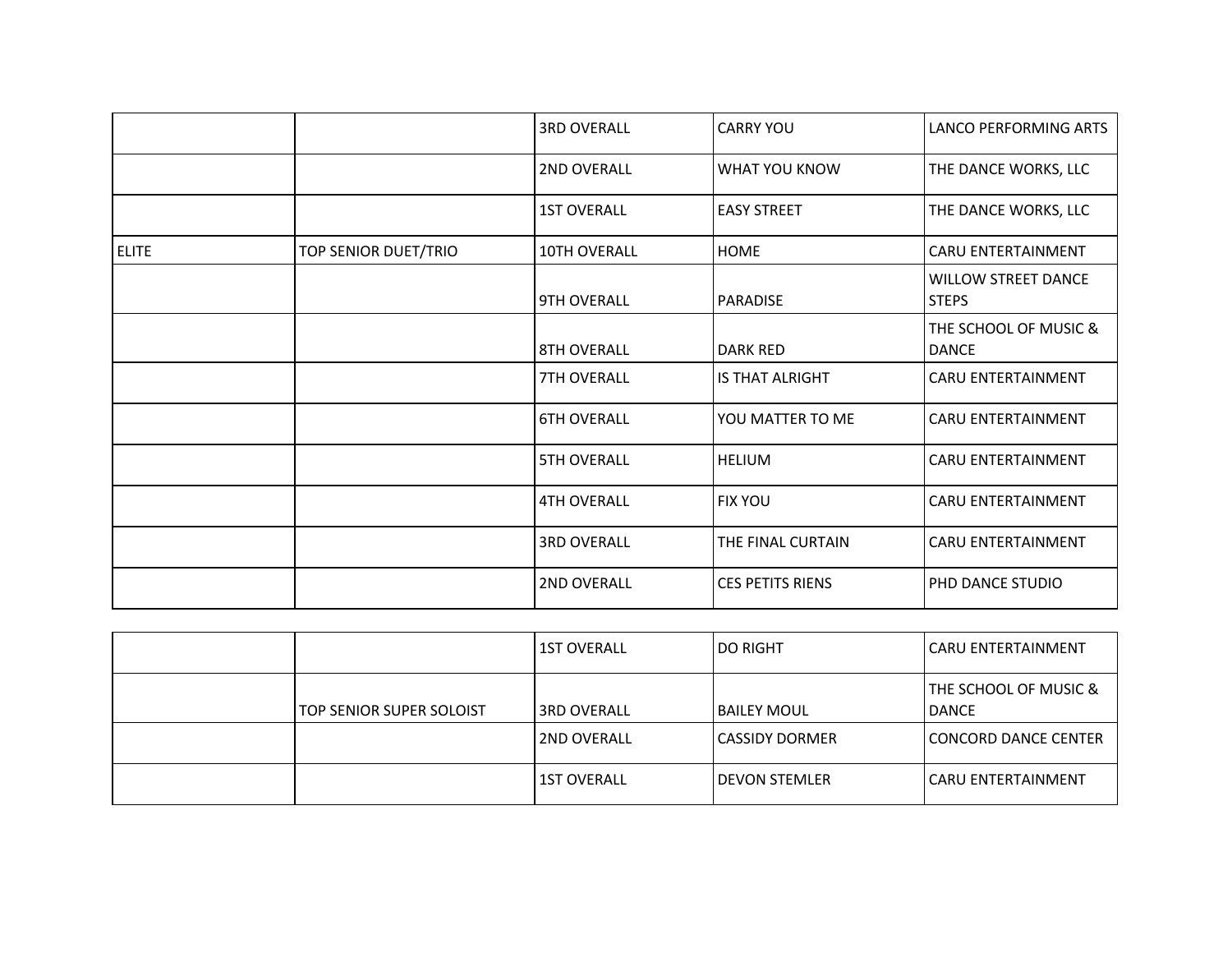|                                                       | ELITE DIVISION SENIOR TITLE<br><b>COMPETITION</b>      | <b>WINNER</b>      | THE FINAL CURTAIN         | CARU ENTERTAINMENT                                      |
|-------------------------------------------------------|--------------------------------------------------------|--------------------|---------------------------|---------------------------------------------------------|
|                                                       | TOP 19 & OVER SENIOR SOLO                              | <b>1ST OVERALL</b> | <b>MANHATTAN</b>          | THE SCHOOL OF MUSIC &<br><b>DANCE</b>                   |
|                                                       | TOP SENIOR DUET/TRIO                                   | 8TH OVERALL        | <b>DEEP END</b>           | <b>WILLOW STREET DANCE</b><br><b>STEPS</b>              |
|                                                       |                                                        | 7TH OVERALL        | <b>CANT HELP</b>          | <b>WILLOW STREET DANCE</b><br><b>STEPS</b>              |
|                                                       |                                                        | <b>6TH OVERALL</b> | <b>EASY STREET</b>        | <b>WILLOW STREET DANCE</b><br><b>STEPS</b>              |
|                                                       |                                                        | <b>5TH OVERALL</b> | <b>SILENT RUNNING</b>     | <b>WILLOW STREET DANCE</b><br><b>STEPS</b>              |
|                                                       |                                                        | <b>4TH OVERALL</b> | <b>IGNITED BY A DREAM</b> | <b>CARU ENTERTAINMENT</b><br><b>WILLOW STREET DANCE</b> |
|                                                       |                                                        | <b>3RD OVERALL</b> | <b>HYONOSIS</b>           | <b>STEPS</b>                                            |
|                                                       |                                                        | 2ND OVERALL        | BE STILL WITH ME          | <b>WILLOW STREET DANCE</b><br><b>STEPS</b>              |
|                                                       |                                                        | <b>1ST OVERALL</b> | THE ROAD                  | CARU ENTERTAINMENT                                      |
| <b>JUDGE'S CHOICE AND</b><br><b>HIGH SCORE AWARDS</b> |                                                        |                    |                           |                                                         |
| <b>ELITE</b>                                          | <b>HIGHEST SCORING</b><br>SOLO/DUET/TRIO AGE 12 & OVER | <b>1ST OVERALL</b> | <b>DO RIGHT</b>           | CARU ENTERTAINMENT                                      |
| <b>SPECIAL JUDGES</b><br><b>AWARDS</b>                | <b>CREEPY COMMITTMENT</b>                              |                    | COME LITTLE CHILDREN      | <b>CONCORD DANCE CENTER</b>                             |
|                                                       | CRISP AND CLEAN AWARD                                  |                    | <b>FREEKSHOW</b>          | THE DANCE WORKS, LLC.                                   |
|                                                       | <b>IN SYNC</b>                                         |                    | SPLASH                    | ABUNADANCE ACADEMY<br>OF DANCE                          |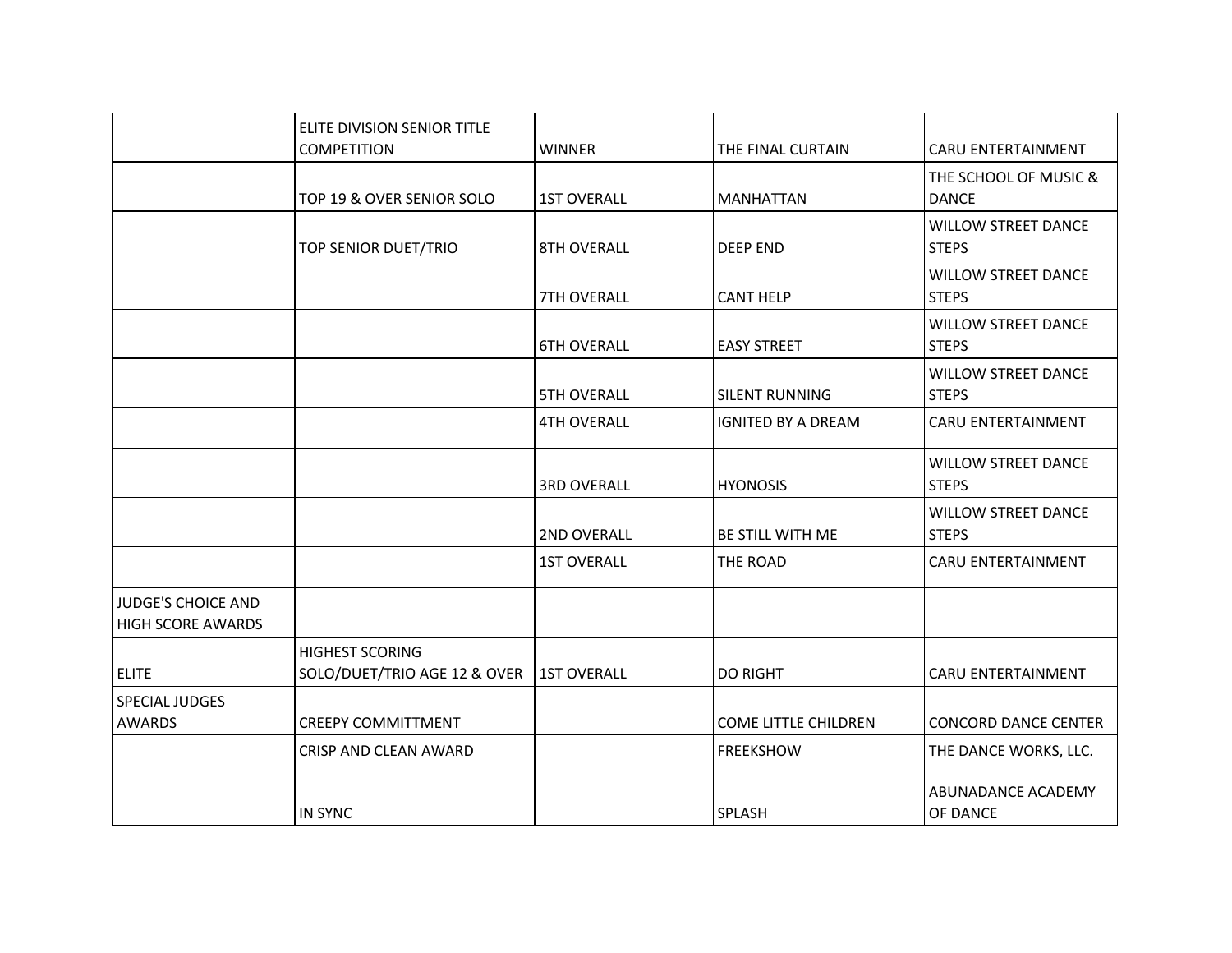| RECREATIONAL       | <b>TOP TEEN SMALL GROUP</b> | <b>1ST OVERALL</b> | FORGET ABOUT THE BOYS       | <b>STEEL CITY DANCE &amp;</b><br><b>GYMANSTIC</b> |
|--------------------|-----------------------------|--------------------|-----------------------------|---------------------------------------------------|
|                    |                             |                    |                             |                                                   |
|                    | TOP TEEN SUPER GROUP        | <b>1ST OVERALL</b> | <b>CLUBBIN</b>              | <b>STEEL CITY DANCE &amp;</b><br><b>GYMANSTIC</b> |
| <b>COMPETITIVE</b> | TOP TEEN SMALL GROUP        | <b>8TH OVERALL</b> | <b>COME LITTLE CHILDREN</b> | <b>CONCORD DANCE CENTER</b>                       |
|                    |                             | 7TH OVERALL        | THE STREETS                 | ALWAYSDANCING                                     |
|                    |                             | <b>6TH OVERALL</b> | <b>BURNIN UP</b>            | <b>CONCORD DANCE CENTER</b>                       |
|                    |                             | <b>5TH OVERALL</b> | <b>FAITH</b>                | <b>CONCORD DANCE CENTER</b>                       |
|                    |                             | <b>4TH OVERALL</b> | <b>VOGUE</b>                | <b>WILLOW STREET DANCE</b><br><b>STEPS</b>        |
|                    |                             | <b>3RD OVERALL</b> | <b>SHOWTIME</b>             | THE DANCE WORKS, LLC.                             |
|                    |                             | 2ND OVERALL        | <b>FALL INTO ME</b>         | <b>WILLOW STREET DANCE</b><br><b>STEPS</b>        |
|                    |                             | <b>1ST OVERALL</b> | <b>CRAZY LITTLE THING</b>   | <b>LANCO PERFORMING ARTS</b>                      |
|                    | TOP SENIOR SMALL GROUP      | <b>8TH OVERALL</b> | <b>EAST COAST CREW</b>      | THE DANCE WORKS, LLC.                             |
|                    |                             | 7TH OVERALL        | <b>AINT NOTHING WRONG</b>   | ALWAYSDANCING                                     |
|                    |                             | <b>6TH OVERALL</b> | <b>HOMESICK</b>             | RICHIE SCHOOL OF DANCE                            |
|                    |                             | <b>5TH OVERALL</b> | IT TAKES TWO                | RICHIE SCHOOL OF DANCE                            |
|                    |                             | <b>4TH OVERALL</b> | TO THIS DAY                 | <b>WILLOW STREET DANCE</b><br><b>STEPS</b>        |
|                    |                             | <b>3RD OVERALL</b> | I GET A KICK OUT OF YOU     | RICHIE SCHOOL OF DANCE                            |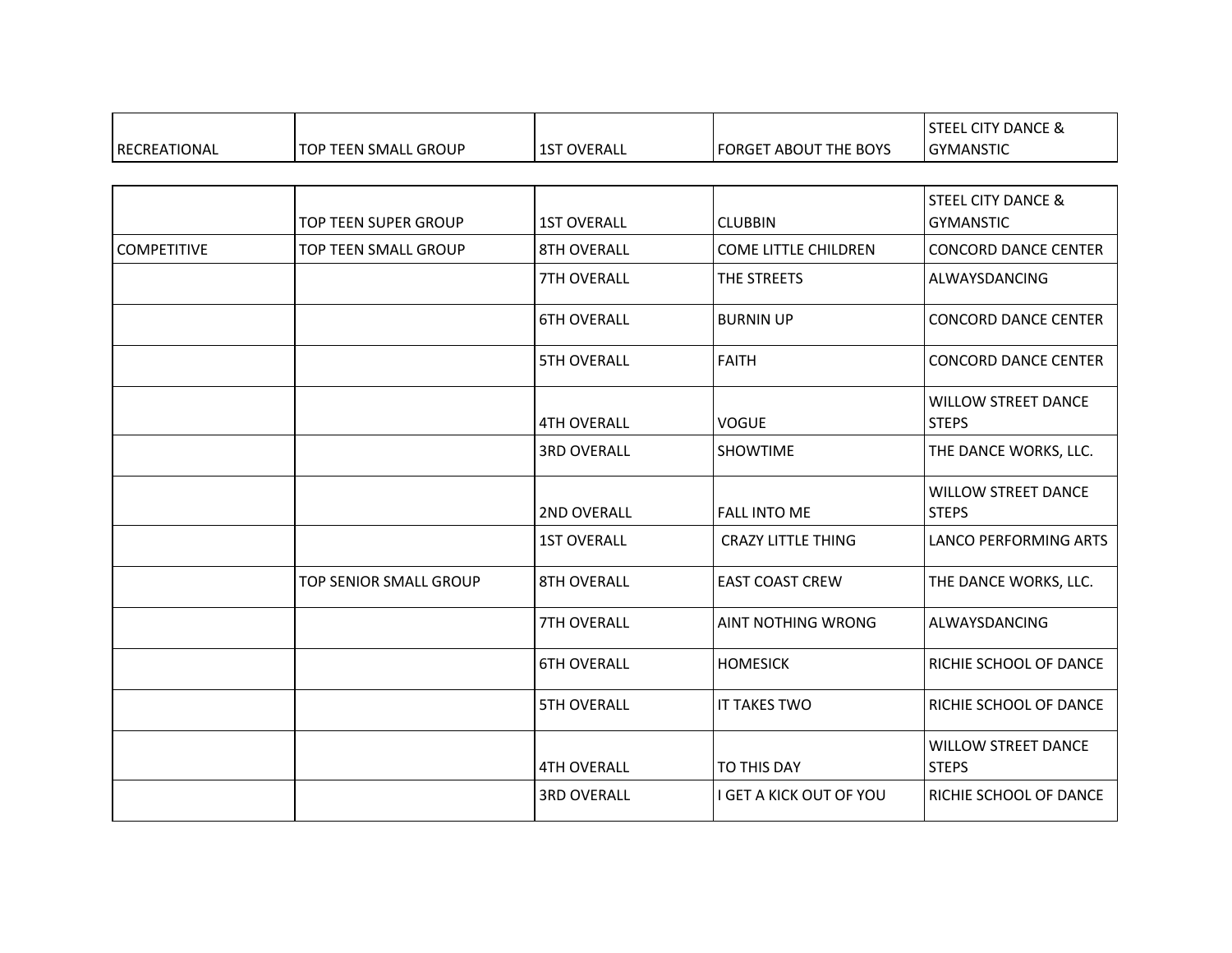|                        | 2ND OVERALL        | <b>CELL BLOCK TANGO</b> | THE DANCE WORKS, LLC.                      |
|------------------------|--------------------|-------------------------|--------------------------------------------|
|                        | <b>1ST OVERALL</b> | <b>NORTH</b>            | LANCO PERFORMING ARTS                      |
| TOP TEEN LARGE GROUP   | <b>5TH OVERALL</b> | <b>FIREMAN</b>          | PHD DANCE STUDIO                           |
|                        | <b>4TH OVERALL</b> | MAMA IM A BIG GIRL      | <b>WILLOW STREET DANCE</b><br><b>STEPS</b> |
|                        | <b>3RD OVERALL</b> | THE VENDETTA            | <b>WILLOW STREET DANCE</b><br><b>STEPS</b> |
|                        | 2ND OVERALL        | <b>OLIVIA</b>           | LANCO PERFORMING ARTS                      |
|                        | <b>1ST OVERALL</b> | <b>HELP THE PEOPLE</b>  | <b>WILLOW STREET DANCE</b><br><b>STEPS</b> |
| TOP SENIOR LARGE GROUP | <b>1ST OVERALL</b> | <b>FREAK SHOW</b>       | THE DANCE WORKS, LLC.                      |
| TOP TEEN SUPER GROUP   | <b>1ST OVERALL</b> | <b>COVERGIRLS</b>       | RICHIE SCHOOL OF DANCE                     |
| TOP SENIOR SUPER GROUP | <b>1ST OVERALL</b> | KINGS & QUEENS          | RICHIE SCHOOL OF DANCE                     |

|                                                       | TOP TEEN PRODUCTION                        | <b>1ST OVERALL</b> | RAIN                 | <b>WILLOW STREET DANCE</b><br><b>STEPS</b> |
|-------------------------------------------------------|--------------------------------------------|--------------------|----------------------|--------------------------------------------|
| <b>JUDGE'S CHOICE AND</b><br><b>HIGH SCORE AWARDS</b> |                                            |                    |                      |                                            |
| <b>IRECREATIONAL</b>                                  | l HIGHEST SCORING GROUP AGE 12<br>l & OVER | <b>1ST OVERALL</b> | FORGET ABOUT THE BOY | STEEL CITY DANCE &<br><b>GYMNASTIC</b>     |
| <b>COMPETITIVE</b>                                    | HIGHEST SCORING GROUP AGE 12<br>& OVER     | <b>1ST OVERALL</b> | <b>COVERGIRLS</b>    | RICHIE SCHOOL OF DANCE                     |
| <b>SPECIAL JUDGES</b><br><b>AWARDS</b>                | <b>LUSCIOUS LIKE VIOLET</b>                |                    | <b>HAVE MERCY</b>    | PHD DANCE STUDIO                           |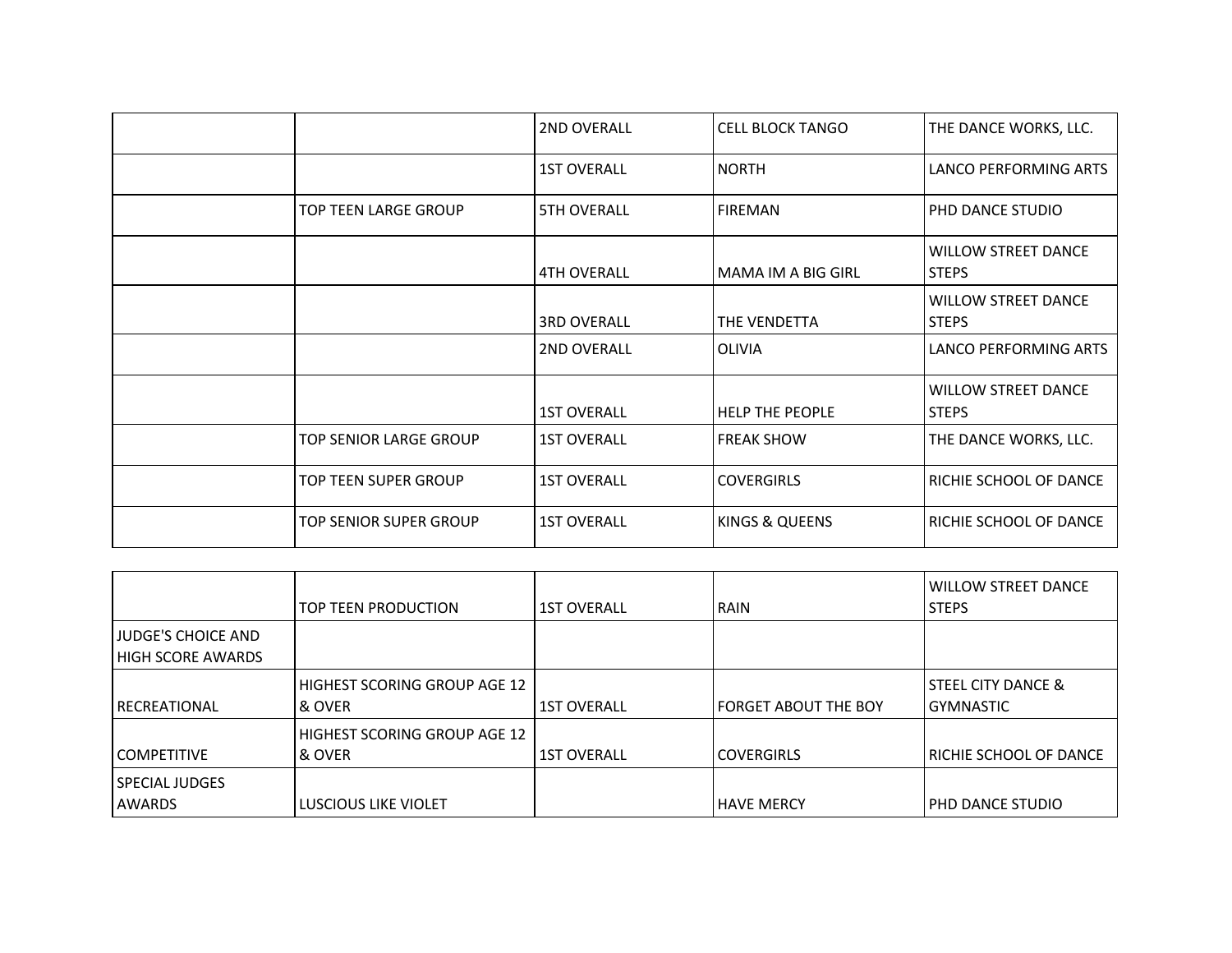|              | SET THE SCENE AWARD         |                    | SILENT FILM             | <b>WILLOW STREET DANCE</b><br><b>STEPS</b> |
|--------------|-----------------------------|--------------------|-------------------------|--------------------------------------------|
|              | <b>HIGH ENERGY</b>          |                    | WELCOME TO THE JUNGLE   | <b>CONCORD DANCE</b>                       |
| <b>ELITE</b> | <b>TOP TEEN SMALL GROUP</b> | <b>5TH OVERALL</b> | <b>BEST DAYS</b>        | PHD DANCE STUDIO                           |
|              |                             | <b>4TH OVERALL</b> | WHERE THE LIGHT GETS IN | <b>WILLOW STREET DANCE</b><br><b>STEPS</b> |
|              |                             | <b>3RD OVERALL</b> | ALL WE COULDNT BE       | <b>WILLOW STREET DANCE</b><br><b>STEPS</b> |
|              |                             | 2ND OVERALL        | POST THAT               | <b>WILLOW STREET DANCE</b><br><b>STEPS</b> |
|              |                             | <b>1ST OVERALL</b> | SILENT FILM             | <b>WILLOW STREET DANCE</b><br><b>STEPS</b> |
|              | TOP SENIOR SMALL GROUP      | <b>8TH OVERALL</b> | <b>TRYING</b>           | PHD DANCE STUDIO                           |
|              |                             | 7TH OVERALL        | <b>SURVIVE</b>          | <b>WILLOW STREET DANCE</b><br><b>STEPS</b> |
|              |                             | <b>6TH OVERALL</b> | <b>HER SKIN</b>         | <b>WILLOW STREET DANCE</b><br><b>STEPS</b> |
|              |                             | <b>5TH OVERALL</b> | WHERE WE GO             | CARU ENTERTAINMENT                         |
|              |                             | <b>4TH OVERALL</b> | <b>ONE WAY</b>          | <b>WILLOW STREET DANCE</b><br><b>STEPS</b> |
|              |                             | <b>3RD OVERALL</b> | <b>FROM THESE ROOTS</b> | CARU ENTERTAINMENT                         |
|              |                             | 2ND OVERALL        | POWER OFF               | CARU ENTERTAINMENT                         |
|              |                             | <b>1ST OVERALL</b> | <b>SCALLYWAG</b>        | CARU ENTERTAINMENT                         |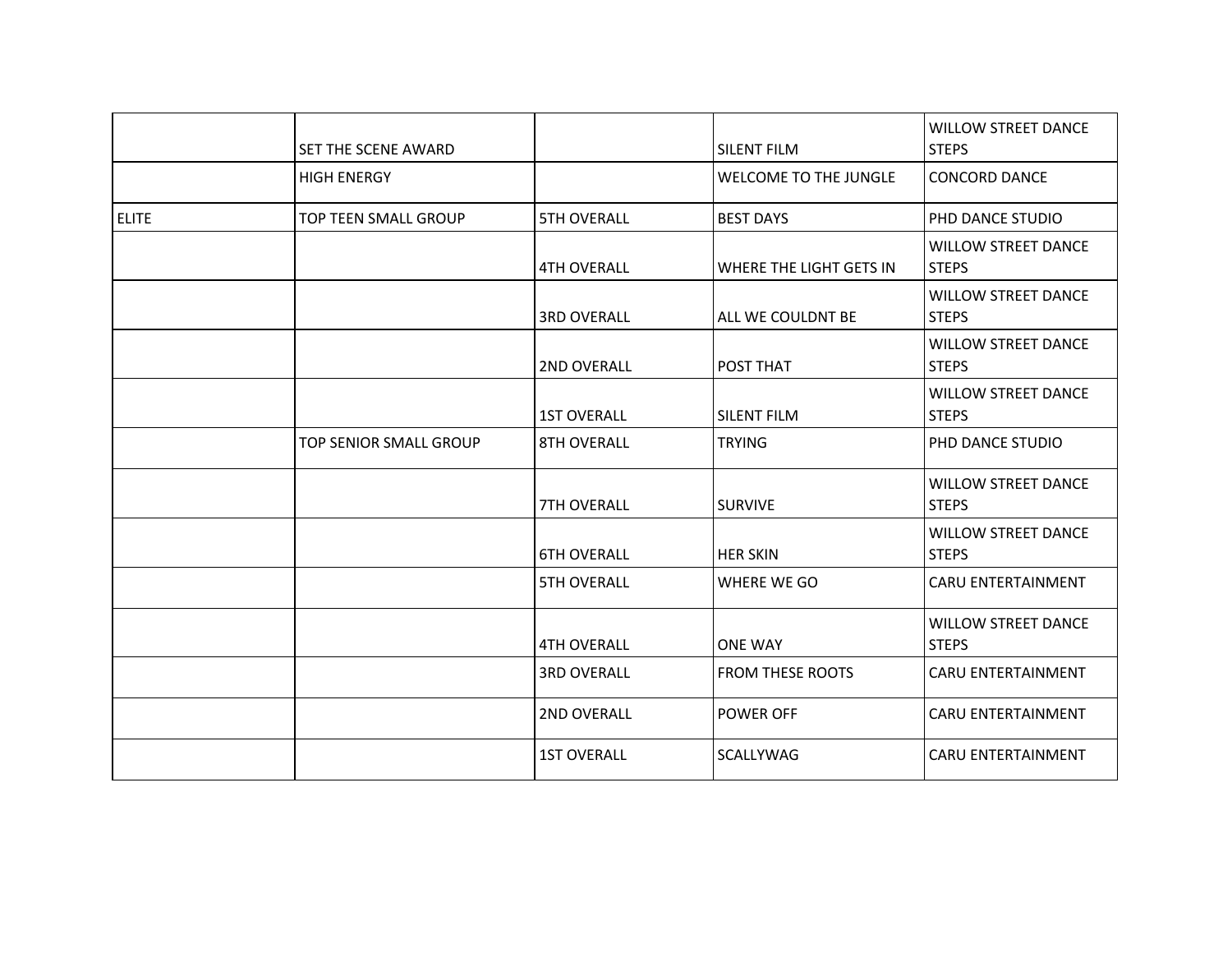|                                                       | <b>TOP TEEN LARGE GROUP</b>                            | <b>1ST OVERALL</b> | A COVER IS NOT THE BOOK | <b>WILLOW STREET DANCE</b><br><b>STEPS</b> |  |
|-------------------------------------------------------|--------------------------------------------------------|--------------------|-------------------------|--------------------------------------------|--|
|                                                       | TOP SENIOR LARGE GROUP                                 | <b>8TH OVERALL</b> | <b>CLUBBIN</b>          | PHD DANCE STUDIO                           |  |
|                                                       |                                                        | 7TH OVERALL        | PROMISED LAND           | CARU ENTERTAINMENT                         |  |
|                                                       |                                                        | <b>6TH OVERALL</b> | <b>KINKY BOOTS</b>      | PHD DANCE STUDIO                           |  |
|                                                       |                                                        | <b>5TH OVERALL</b> | <b>DIVERGENT</b>        | PHD DANCE STUDIO                           |  |
|                                                       |                                                        | <b>4TH OVERALL</b> | NOT GOODBYE             | <b>WILLOW STREET DANCE</b><br><b>STEPS</b> |  |
|                                                       |                                                        | <b>3RD OVERALL</b> | YOU DONT OWN ME         | <b>CARU ENTERTAINMENT</b>                  |  |
|                                                       |                                                        | 2ND OVERALL        | <b>CINEMA ITALIANO</b>  | <b>CARU ENTERTAINMENT</b>                  |  |
|                                                       |                                                        | <b>1ST OVERALL</b> | <b>HAVE MERCY</b>       | PHD DANCE STUDIO                           |  |
|                                                       | TOP TEEN SUPER GROUP                                   | <b>1ST OVERALL</b> | HIT THE ROAD            | <b>WILLOW STREET DANCE</b><br><b>STEPS</b> |  |
|                                                       | <b>TOP TEEN PRODUCTION</b>                             | <b>1ST OVERALL</b> | PODER FEMIENINO         | <b>CARU ENTERTAINMENT</b>                  |  |
| <b>JUDGE'S CHOICE AND</b><br><b>HIGH SCORE AWARDS</b> |                                                        |                    |                         |                                            |  |
|                                                       | <b>ENCORE EXTREME CONVENTION</b><br><b>SCHOLARSHIP</b> |                    | <b>MOLLY BUSHONG</b>    | <b>WILLOW STREET DANCE</b><br><b>STEPS</b> |  |
|                                                       |                                                        |                    |                         |                                            |  |
|                                                       | <b>MOST ENTERTAINING</b>                               | <b>1ST OVERALL</b> | <b>SHOWTIME</b>         | THE DANCE WORKS, LLC                       |  |
|                                                       | <b>BEST CHOREOGRAPHY</b>                               | <b>1ST OVERALL</b> | A COVER IS NOT A BOOK   | <b>WILLOW STREET DANCE</b><br><b>STEPS</b> |  |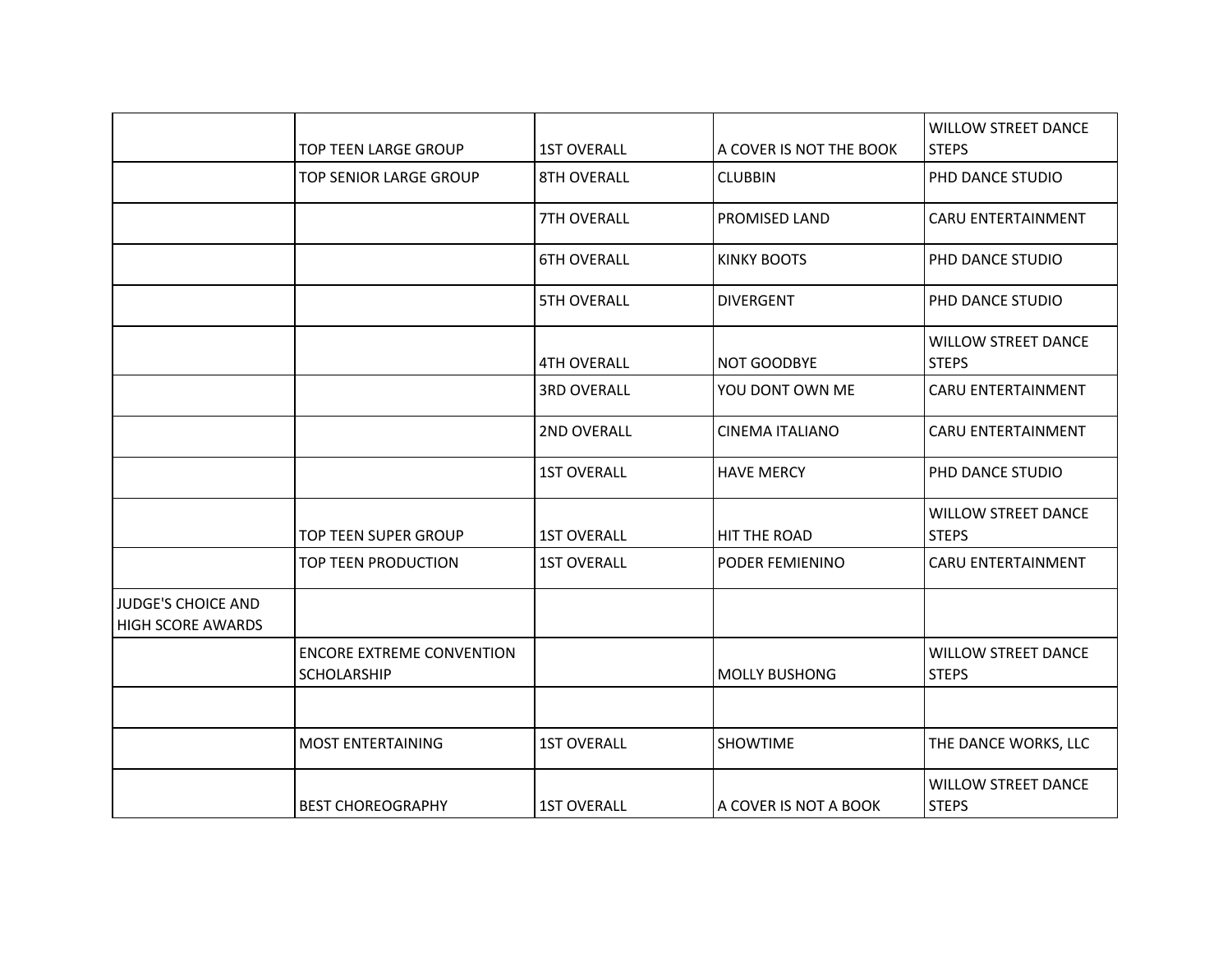|                      | <b>CHARITY WINNER</b>                  |                    |                |                                            |
|----------------------|----------------------------------------|--------------------|----------------|--------------------------------------------|
|                      | STUDIO ON A QUEST AWARD                |                    |                | STEEL CITY DANCE &<br><b>GYMNASTICS</b>    |
|                      | <b>SPIRIT OF ENCORE</b>                |                    |                | PHD DANCE STUDIO                           |
| I ELITE              | HIGHEST SCORING GROUP AGE 12<br>& OVER | <b>1ST OVERALL</b> | SCALLYWAG      | <b>CARU ENTERTAINMENT</b>                  |
|                      | TOP STUDIO AWARD                       | <b>1ST OVERALL</b> |                | <b>WILLOW STREET DANCE</b><br><b>STEPS</b> |
| SPECIAL JUDGES AWARD | <b>QUEEN OF THE STAGE</b>              |                    | <b>CALL ME</b> | THE DANCE WORKS, LLC.                      |
|                      | <b>TERRIFICALLY TERRIFYING</b>         |                    | ANNABELLE      | APRIL'S SCHOOL OF DANCE                    |

|                                                     | <b>LENGTHY LINES</b>                         |                    | <b>SET ME FREE</b>   | ALWAYS DANCING                             |
|-----------------------------------------------------|----------------------------------------------|--------------------|----------------------|--------------------------------------------|
| <b>DISCOVERY SPOTLIGHT</b><br>SCHOLARSHIP RECIPIENT |                                              |                    | KYLA SIRARD          | DIANE MEDEIROS<br>ACADEMY OF DANCE         |
| <b>DISCOVERY SPOTLIGHT</b><br>SCHOLARSHIP RECIPIENT |                                              |                    | <b>GRACE BURNS</b>   | THE DANCE WORKS, LLC.                      |
| <b>GRAND FINALS</b><br><b>SCHOLARSHIP RECIPIENT</b> |                                              |                    | <b>COLETTE EVANS</b> | <b>WILLOW STREET DANCE</b><br><b>STEPS</b> |
|                                                     |                                              |                    |                      |                                            |
| <b>RECREATIONAL</b>                                 | TOP SENIOR SOLO                              | <b>1ST OVERALL</b> | THE DARKSIDE         | STEEL CITY DANCE &<br><b>GYMNASTICS</b>    |
|                                                     | RECREATIONAL DIVISION SENIOR<br>TITLE WINNER | <b>WINNER</b>      | <b>UNSTEADY</b>      | STEEL CITY DANCE &<br><b>GYMNASTICS</b>    |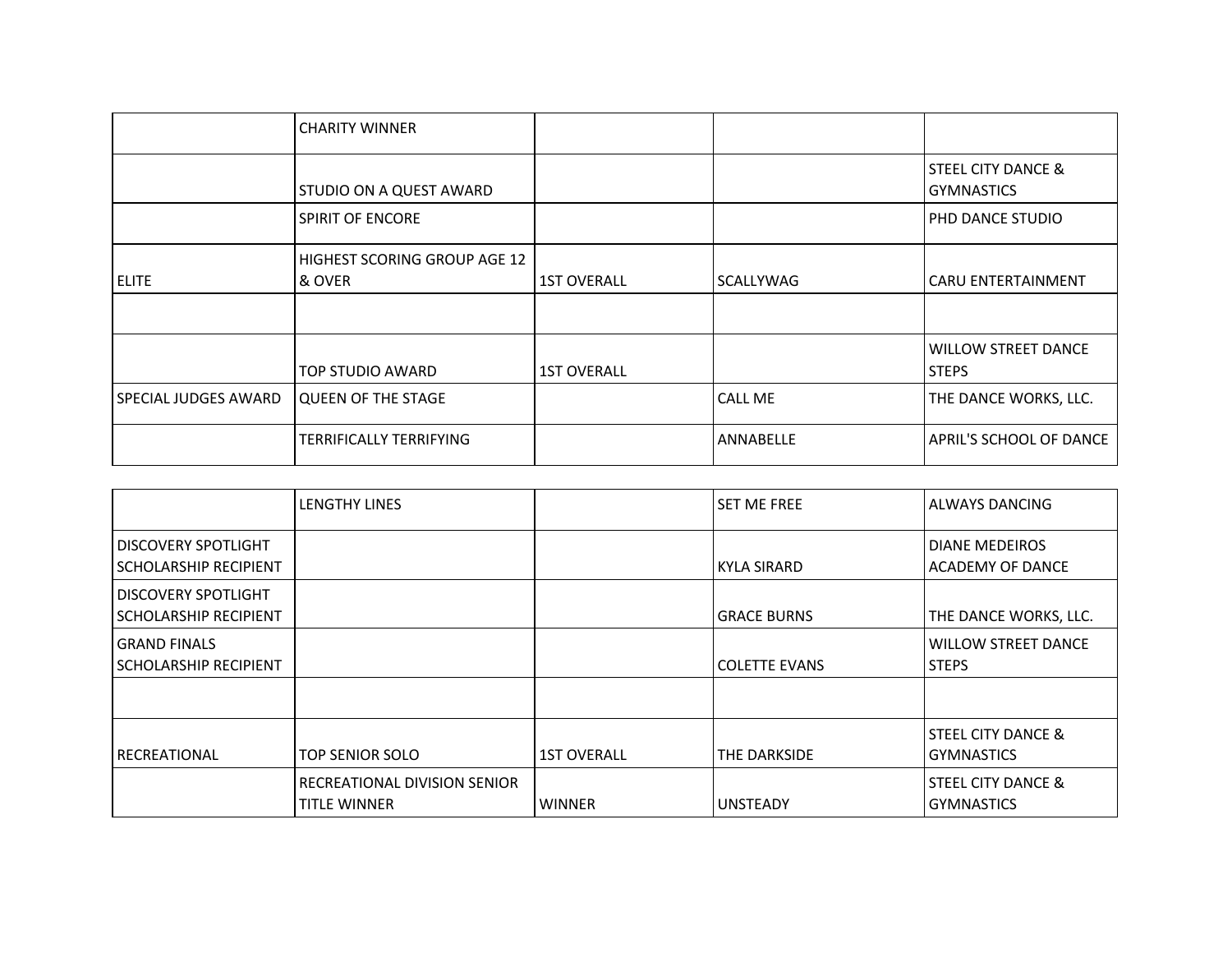|                    | <b>TOP SENIOR VOCAL</b>                                        |                      |                                |                                            |
|--------------------|----------------------------------------------------------------|----------------------|--------------------------------|--------------------------------------------|
| <b>COMPETITIVE</b> | PERFORMANCE                                                    | <b>1ST OVERALL</b>   | THE MOONDANCE                  | THE DANCE WORKS, LLC.                      |
|                    | <b>TOP SENIOR SOLO</b>                                         | <b>8TH OVERALL</b>   | <b>HAPPINESS DOES NOT WAIT</b> | THE DANCE WORKS, LLC.                      |
|                    |                                                                | 7TH OVERALL          | <b>CLOSURE</b>                 | THE DANCE WORKS, LLC.                      |
|                    |                                                                | <b>6TH OVERALL</b>   | NEVER LET ME GO                | ALWAYSDANCING                              |
|                    |                                                                | <b>5TH OVERALL</b>   | THE FIRST TIME                 | LANCO PERFORMING ARTS                      |
|                    |                                                                | <b>4TH OVERALL</b>   | THE JOKE                       | ALWAYSDANCING                              |
|                    |                                                                | <b>3RD OVERALL</b>   | <b>GHOST</b>                   | ALWAYSDANCING                              |
|                    |                                                                | 2ND OVERALL          | <b>FINAL</b>                   | THE DANCE WORKS, LLC.                      |
|                    |                                                                | <b>1ST OVERALL</b>   | <b>CHAINS</b>                  | <b>WILLOW STREET DANCE</b><br><b>STEPS</b> |
|                    | TOP SENIOR SUPER SOLOIST                                       | <b>5TH OVERALL</b>   | <b>CARLYE NOBLIT</b>           | <b>DIANE MEDEIROS</b><br>ACADEMY OF DANCE  |
|                    |                                                                | <b>4TH OVERALL</b>   | <b>ZOEY HUGHES</b>             | PREMIER DANCE CENTER                       |
|                    |                                                                | <b>3RD OVERALL</b>   | <b>GRACE COPPERSMITH</b>       | THE DANCE WORKS, LLC.                      |
|                    |                                                                | 2ND OVERALL          | <b>JAIDYN HODGDON</b>          | APRIL'S SCHOOL OF DANCE                    |
|                    |                                                                | <b>1ST OVERALL</b>   | <b>TONY MERCADO</b>            | THE DANCE WORKS, LLC.                      |
|                    | <b>COMPETITIVE DIVISION SENIOR</b><br><b>TITLE COMPETITION</b> | 2ND RUNNER UP        | ANNABELLE                      | APRIL'S SCHOOL OF DANCE                    |
|                    |                                                                | <b>1ST RUNNER UP</b> | <b>SPANSIH ROSE</b>            | THE DANCE WORKS, LLC.                      |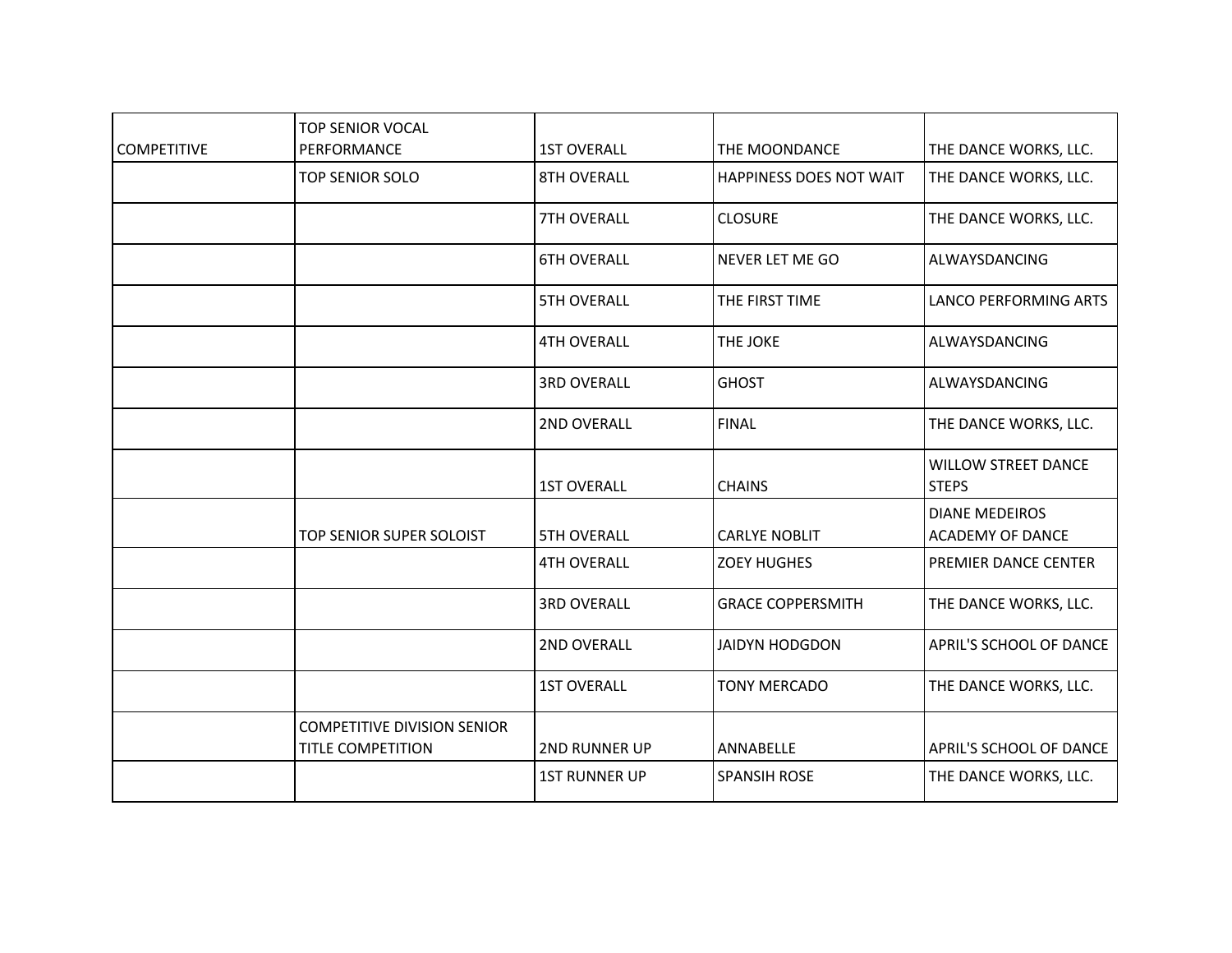|  | WINNFR | <b>BOBBY</b> | <b>WORKS</b><br>DANC<br>LLL. |
|--|--------|--------------|------------------------------|
|  |        |              |                              |

| <b>JUDGE'S CHOICE AND</b><br><b>HIGH SCORE AWARDS</b> |                                                              |                    |              |                       |
|-------------------------------------------------------|--------------------------------------------------------------|--------------------|--------------|-----------------------|
| <b>IRECREATIONAL</b>                                  | HIGHEST SCORING<br>SOLO/DUET/TRIOS AGE 12 &<br><b>OVER</b>   | <b>1ST OVERALL</b> | <b>MISSY</b> | STUDIO S DANCE CENTRE |
| <b>COMPETITIVE</b>                                    | l HIGHEST SCORING<br>SOLO/DUET/TRIOS AGE 12 &<br><b>OVER</b> | <b>1ST OVERALL</b> | <b>BOBBY</b> | THE DANCE WORKS, LLC. |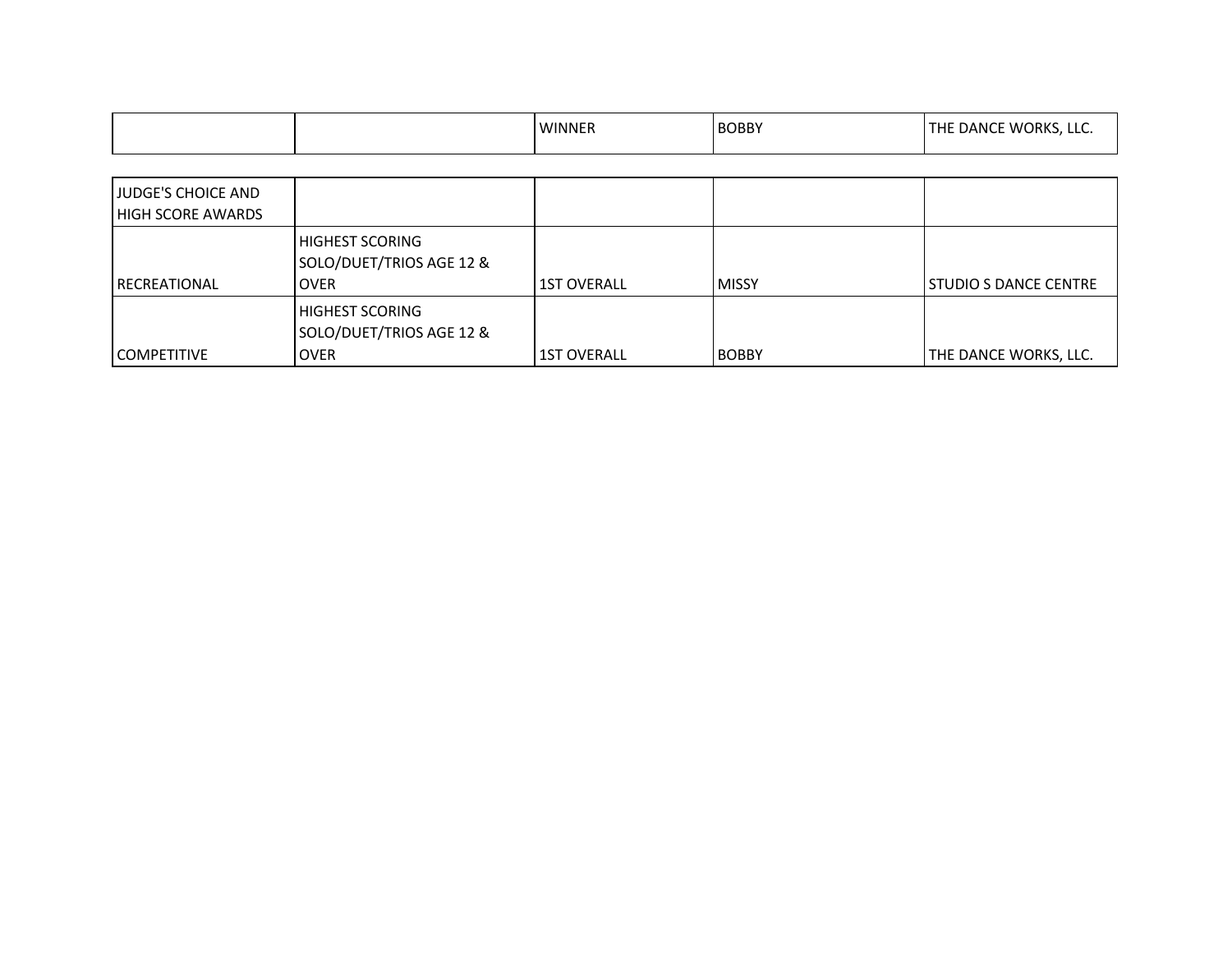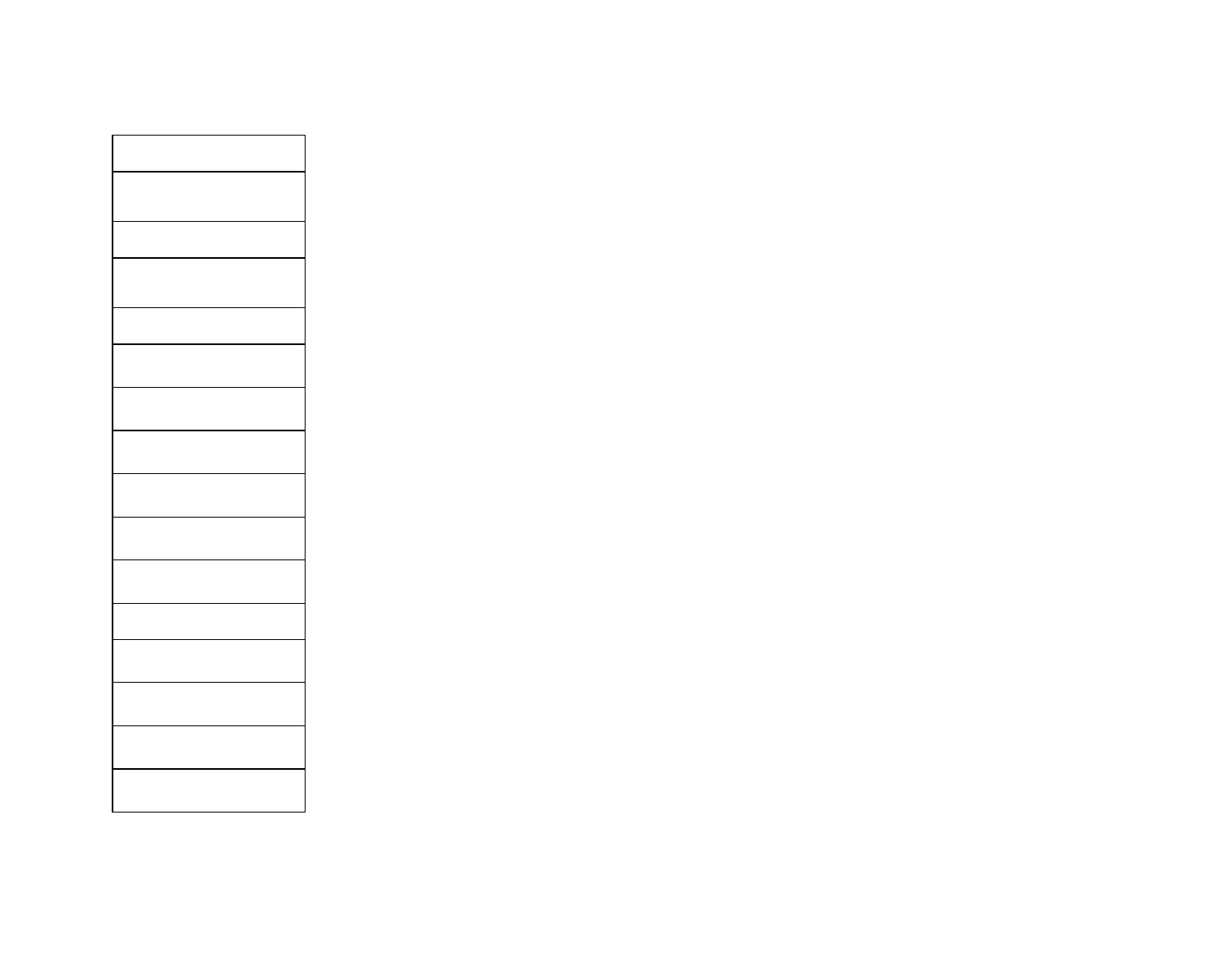

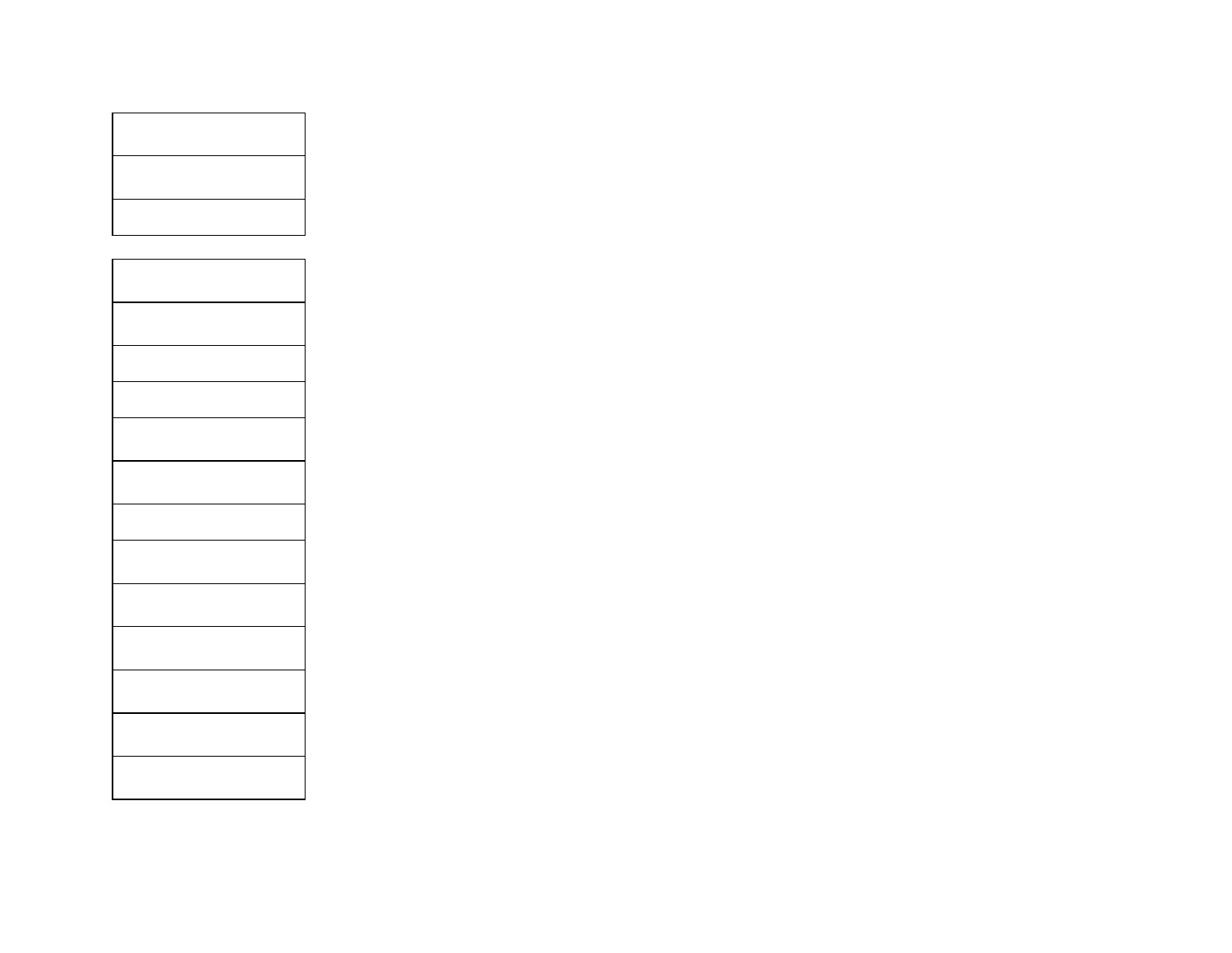| the control of the control of the control of |                                                                                 |  |              |
|----------------------------------------------|---------------------------------------------------------------------------------|--|--------------|
|                                              |                                                                                 |  |              |
|                                              | the control of the control of the control of                                    |  |              |
|                                              | the contract of the contract of the contract of the contract of the contract of |  | <b>STATE</b> |
|                                              |                                                                                 |  |              |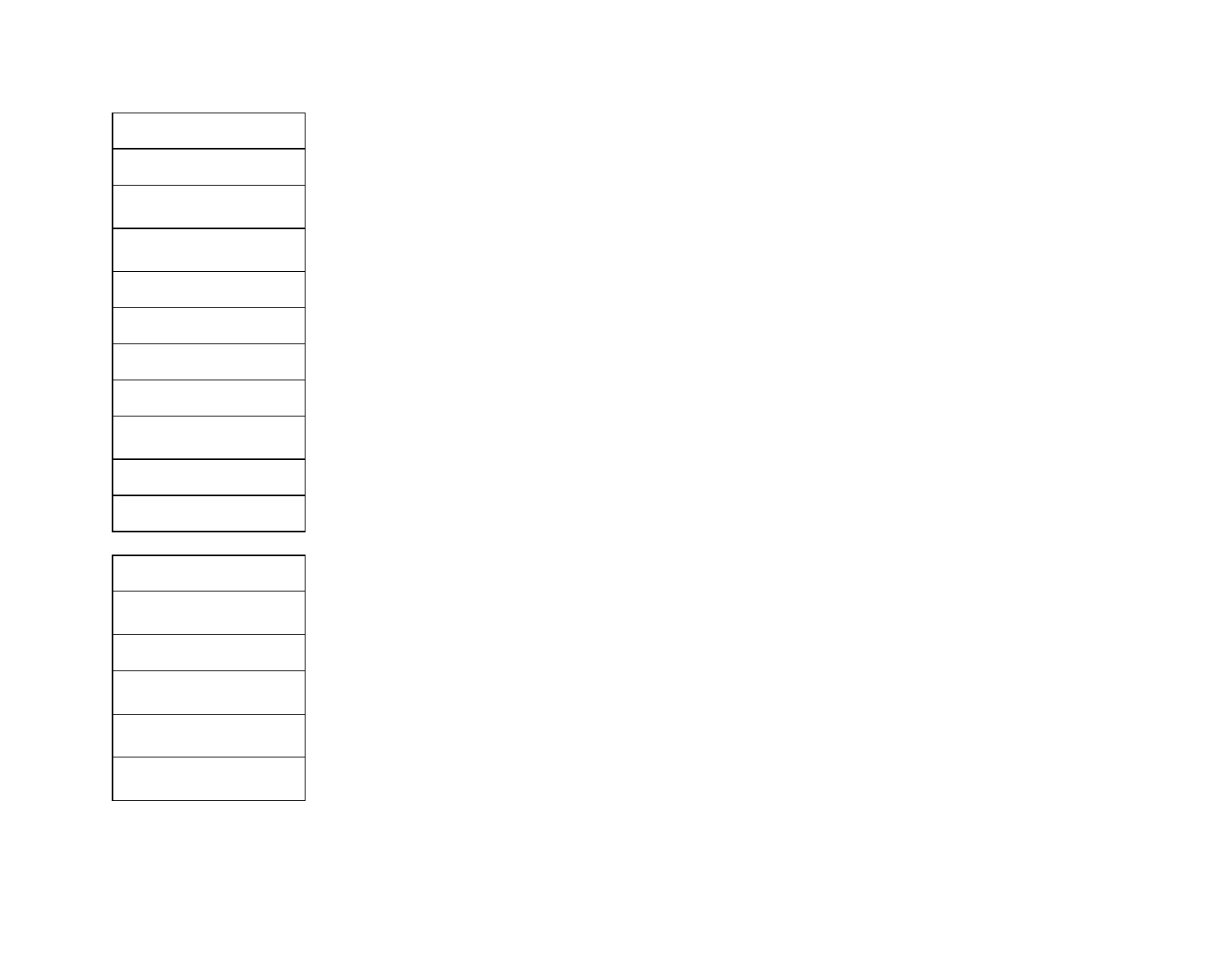

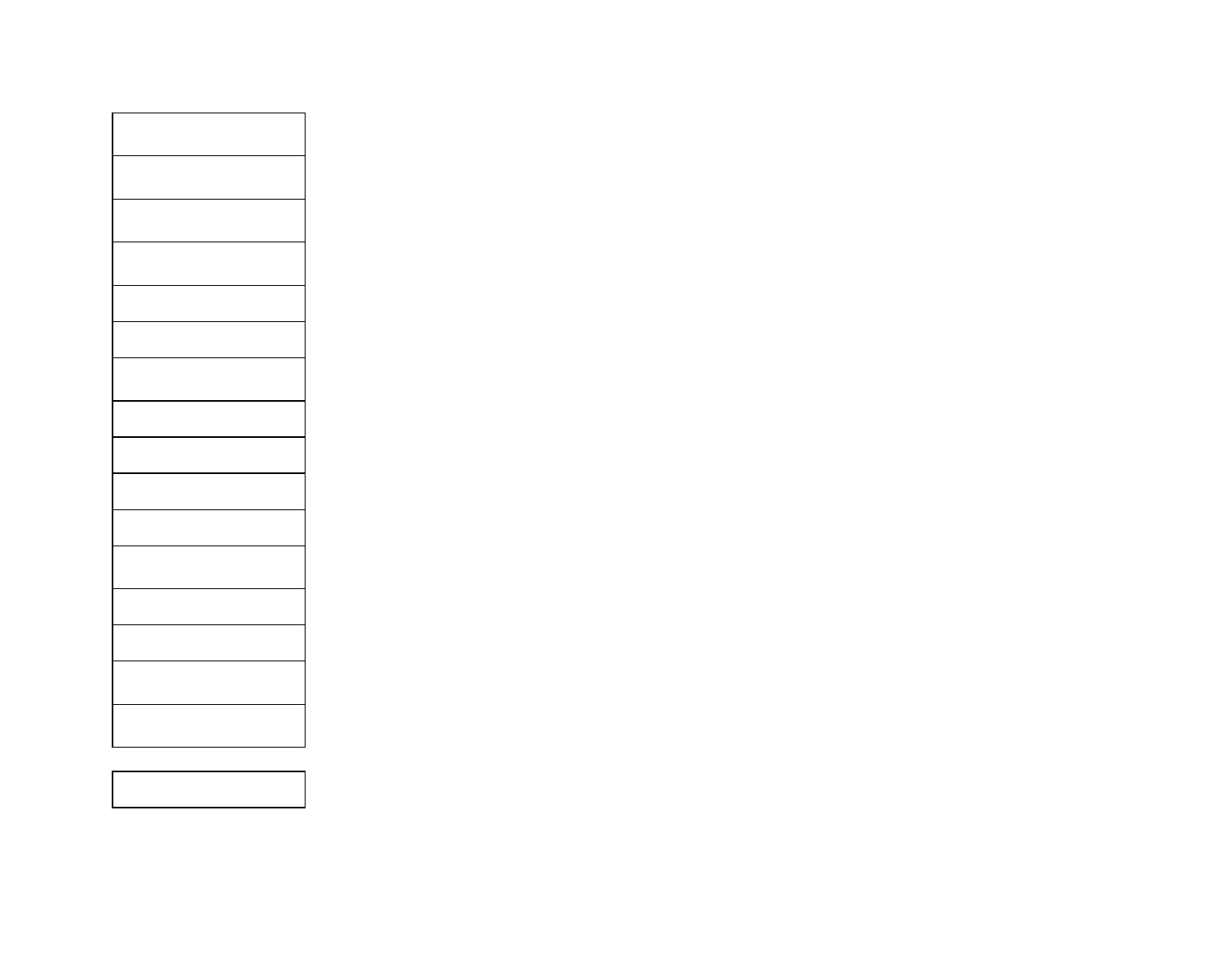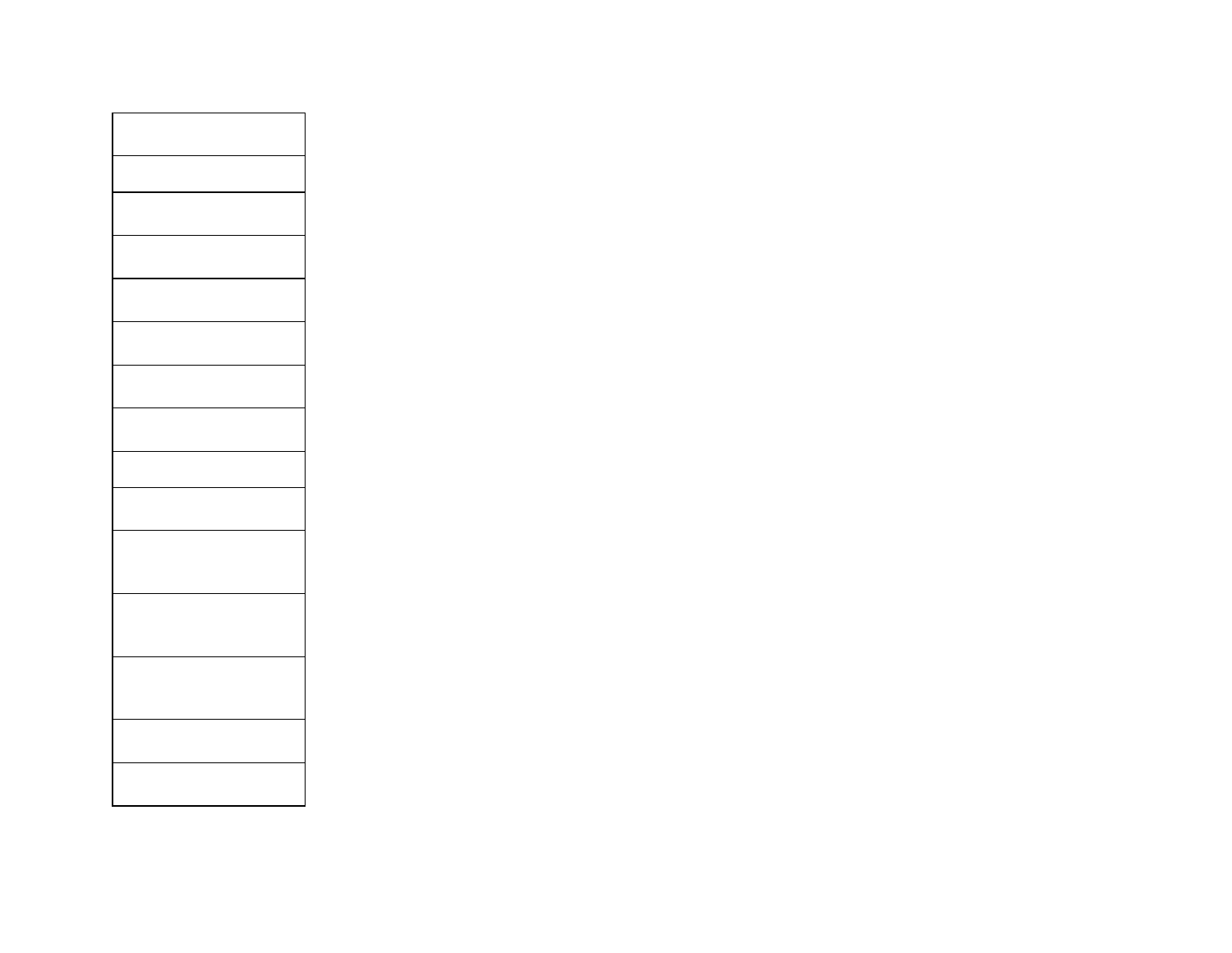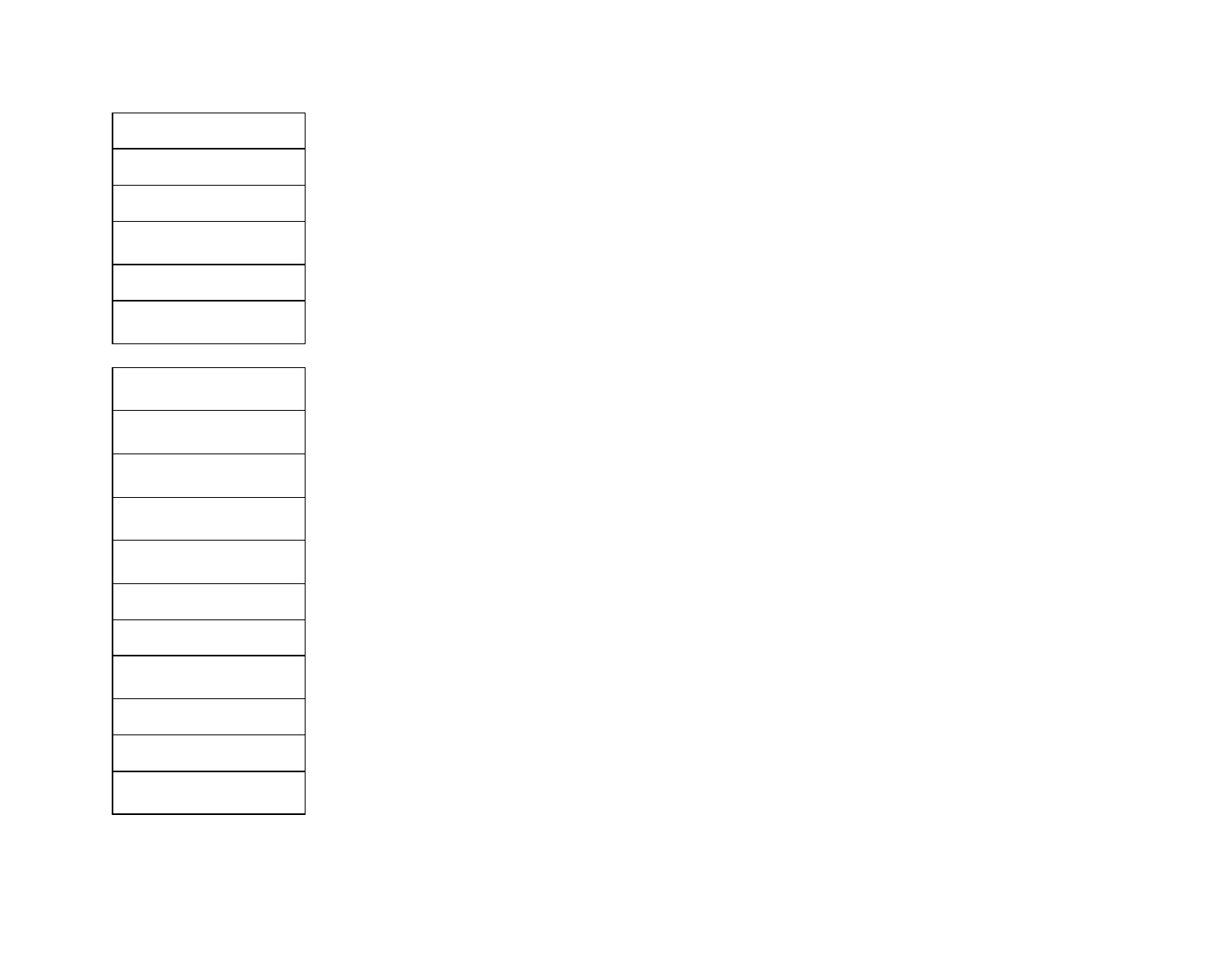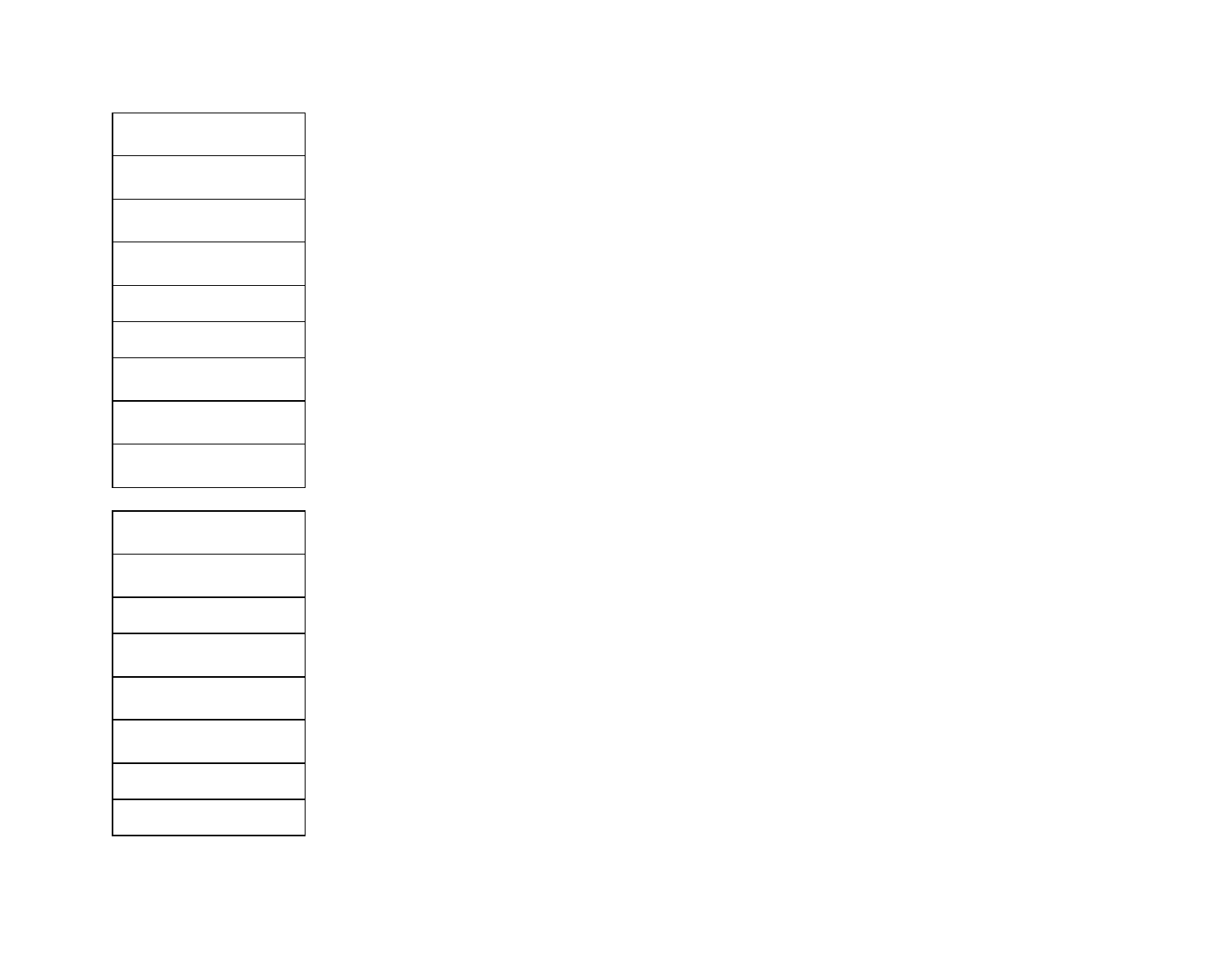

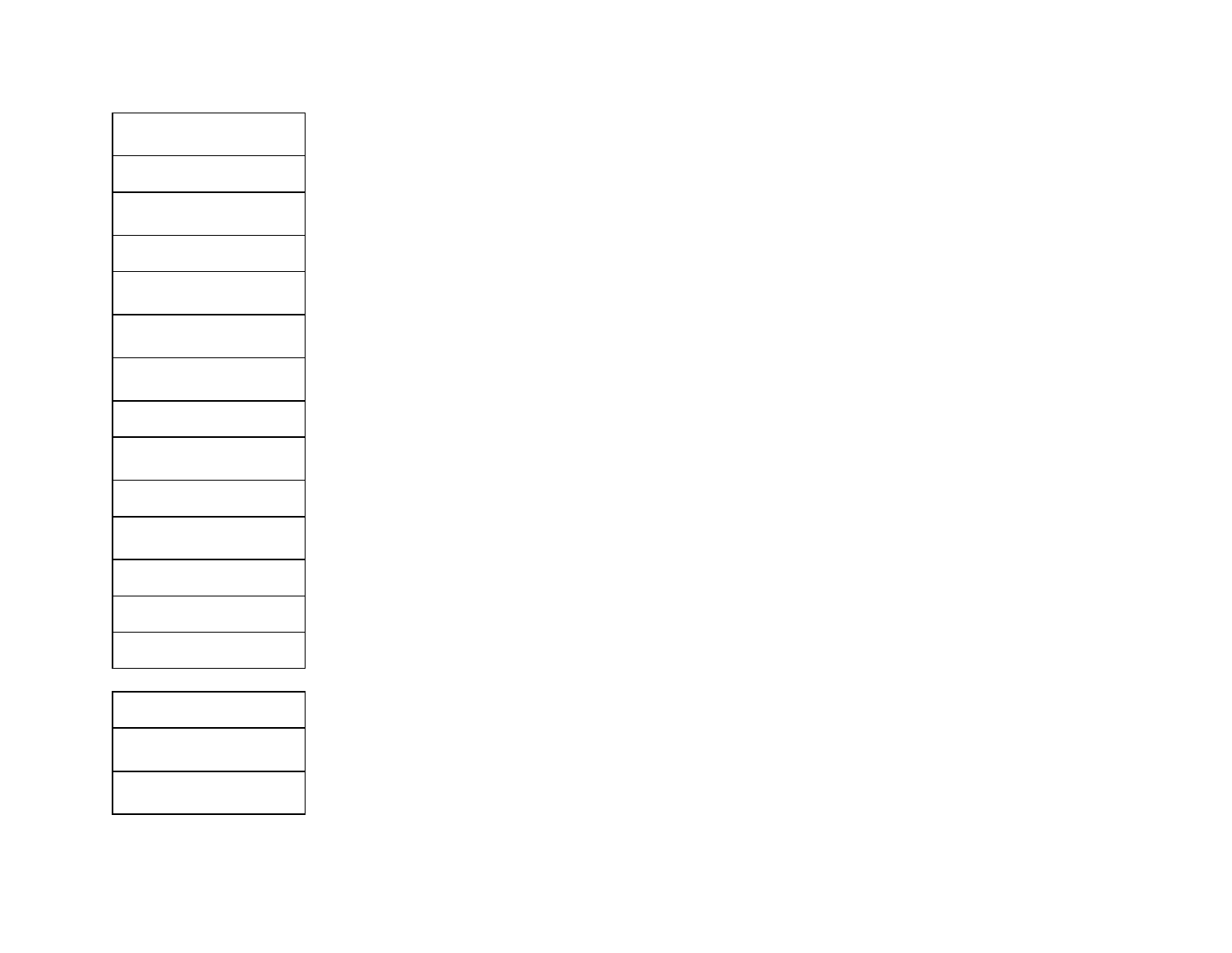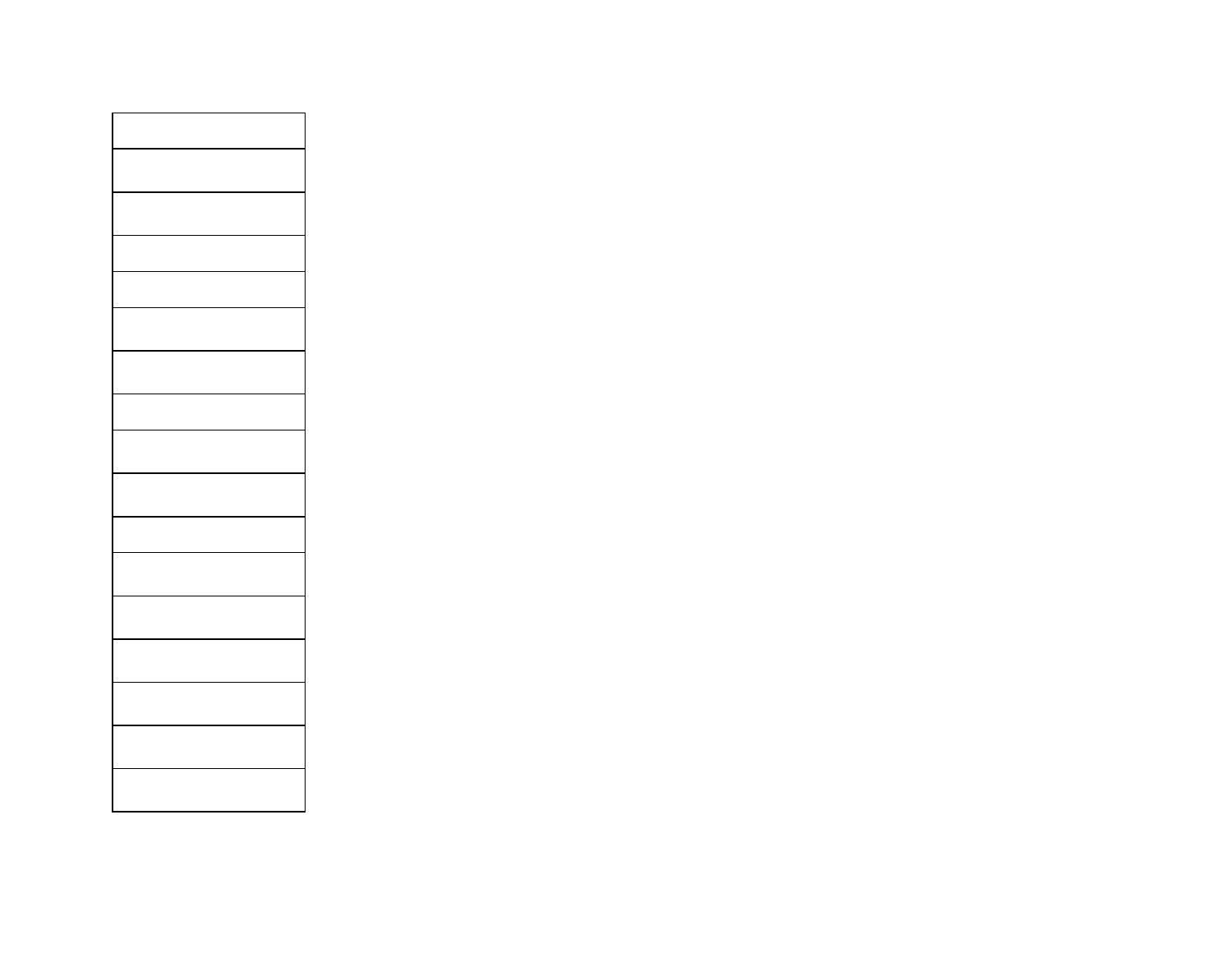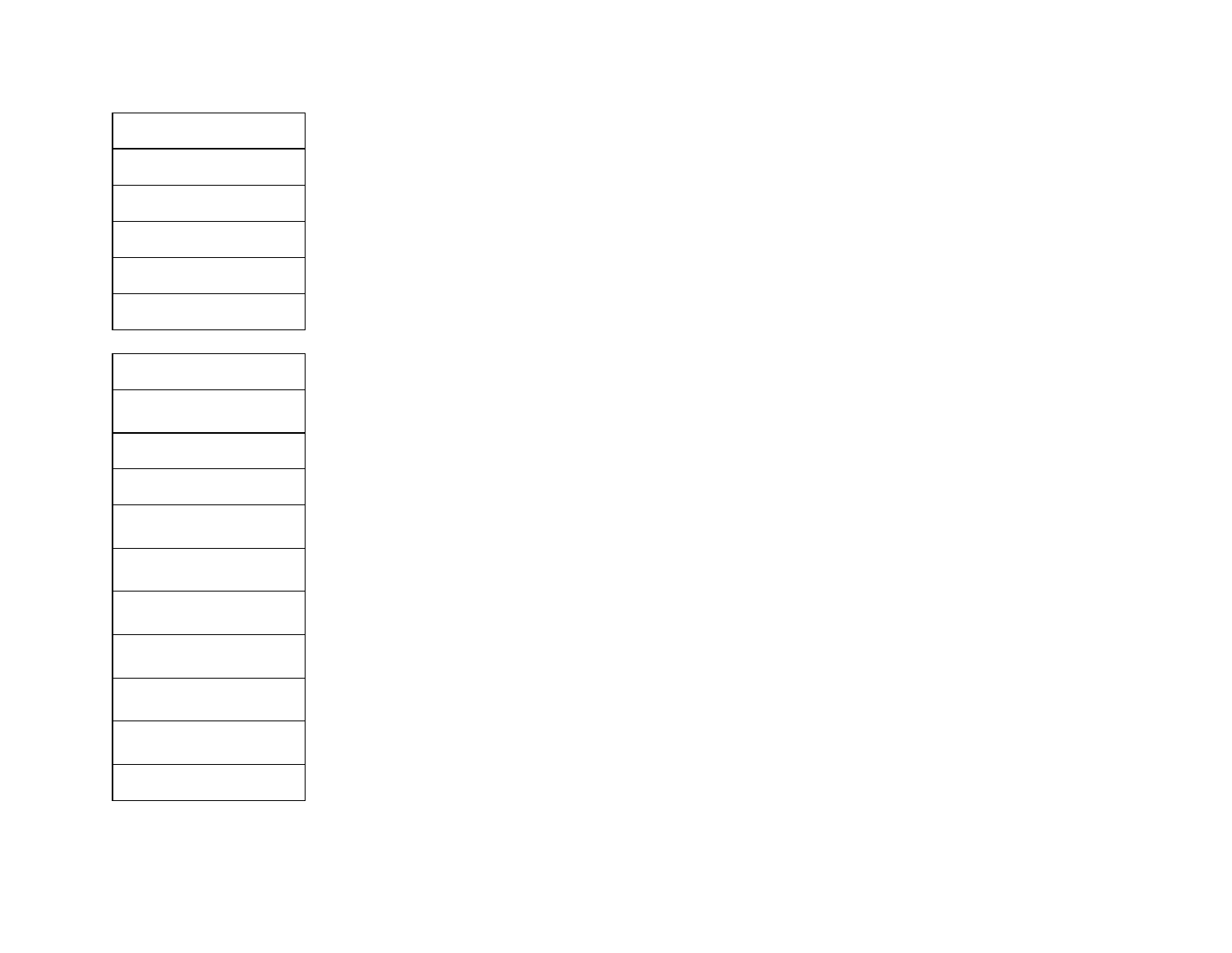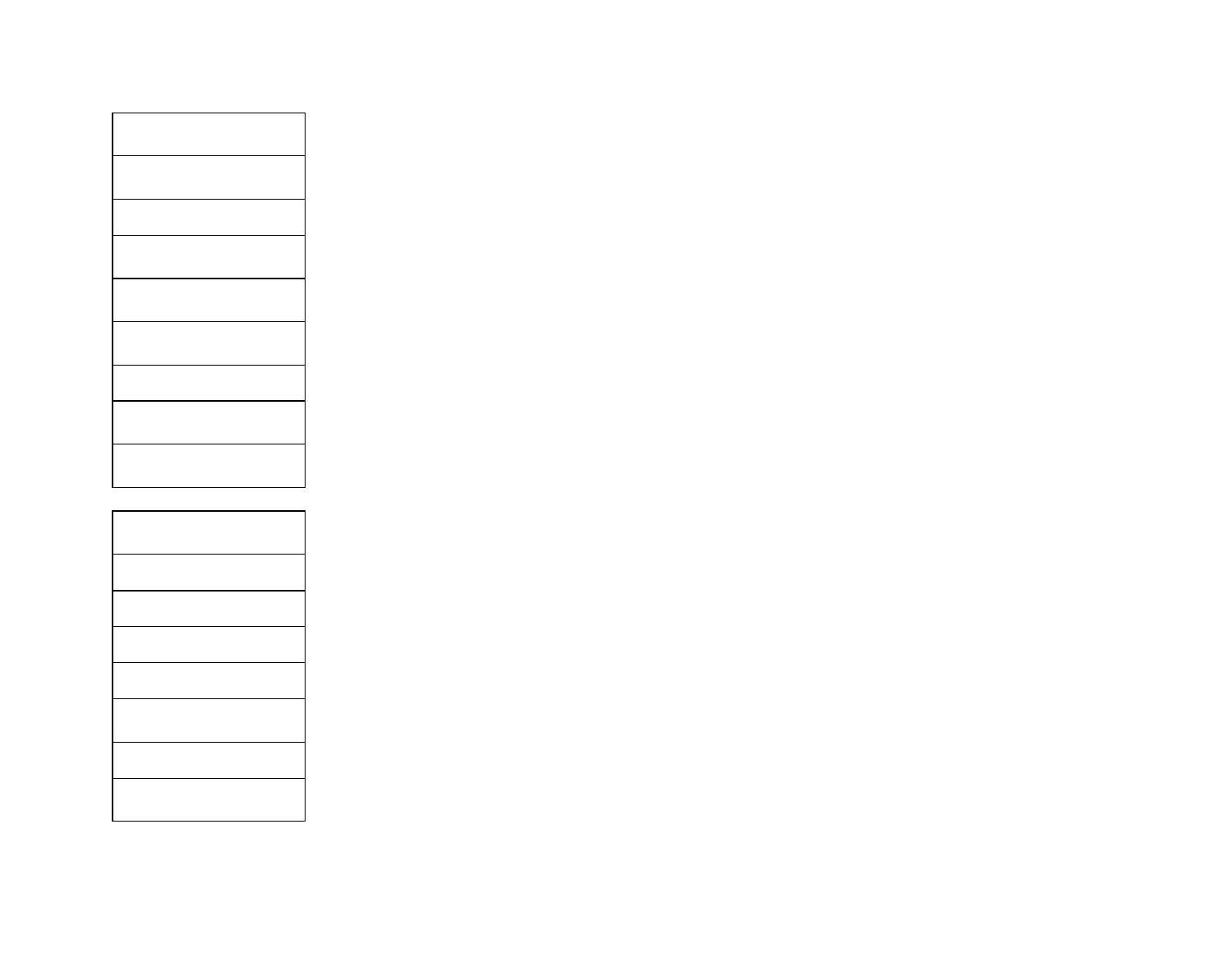

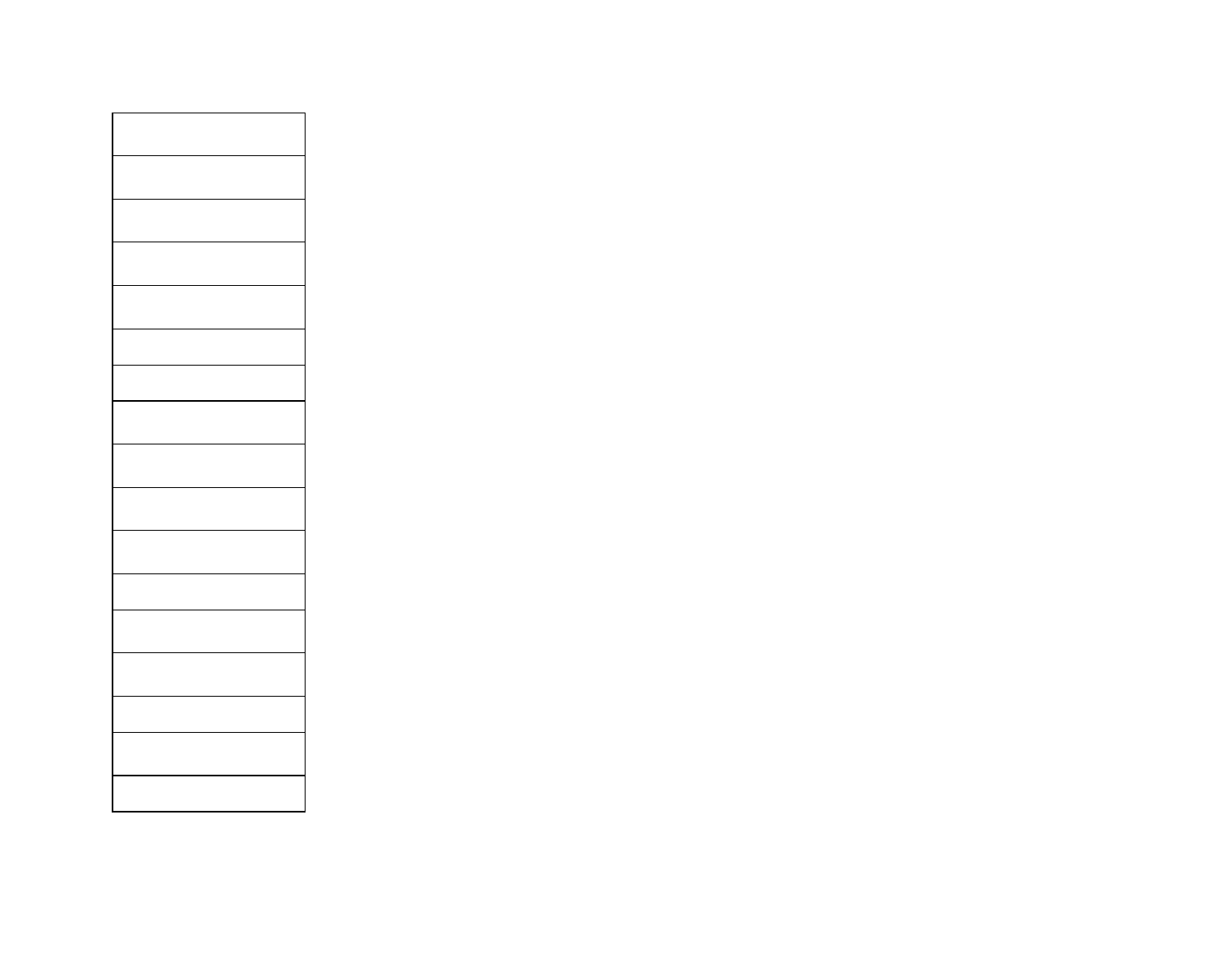

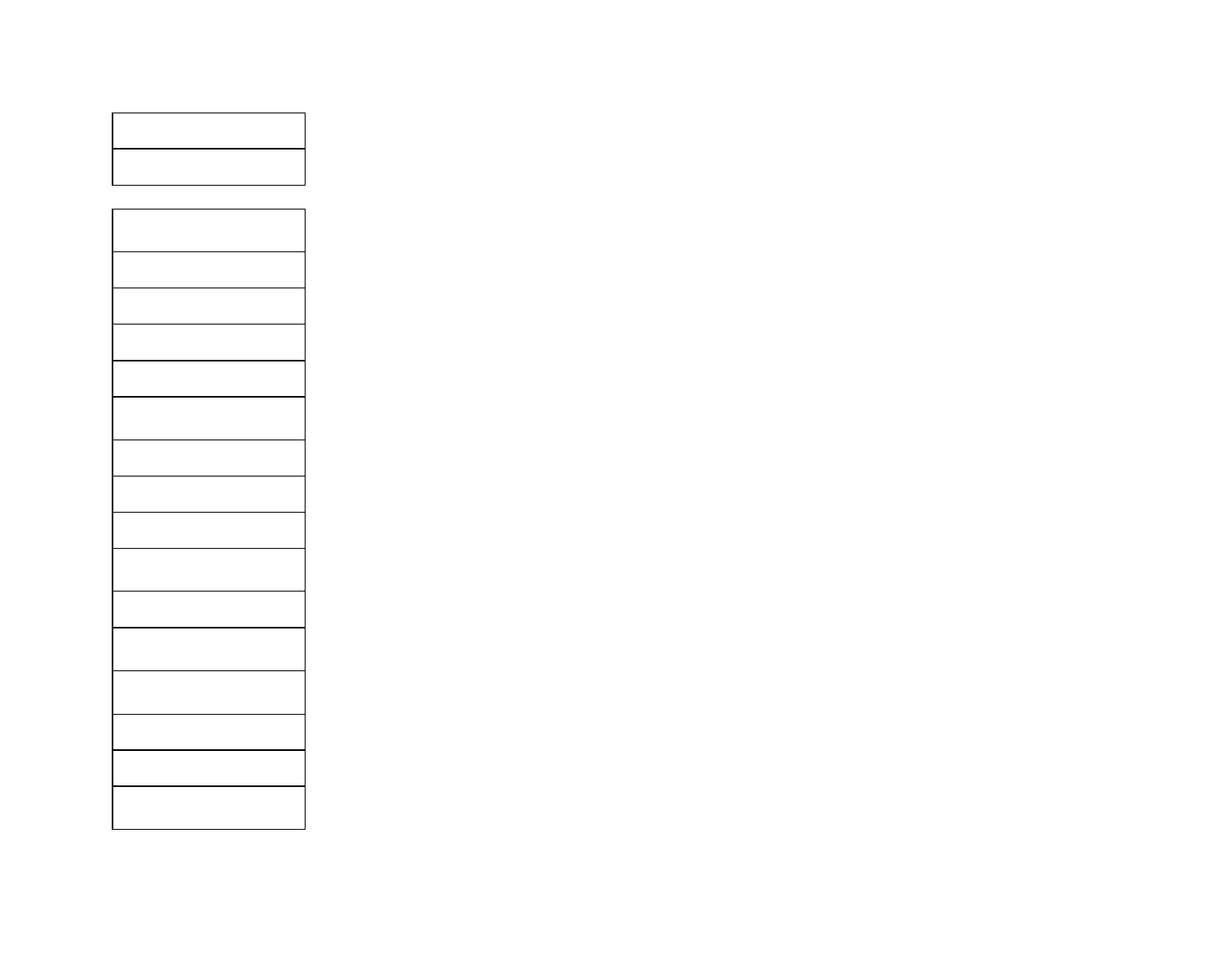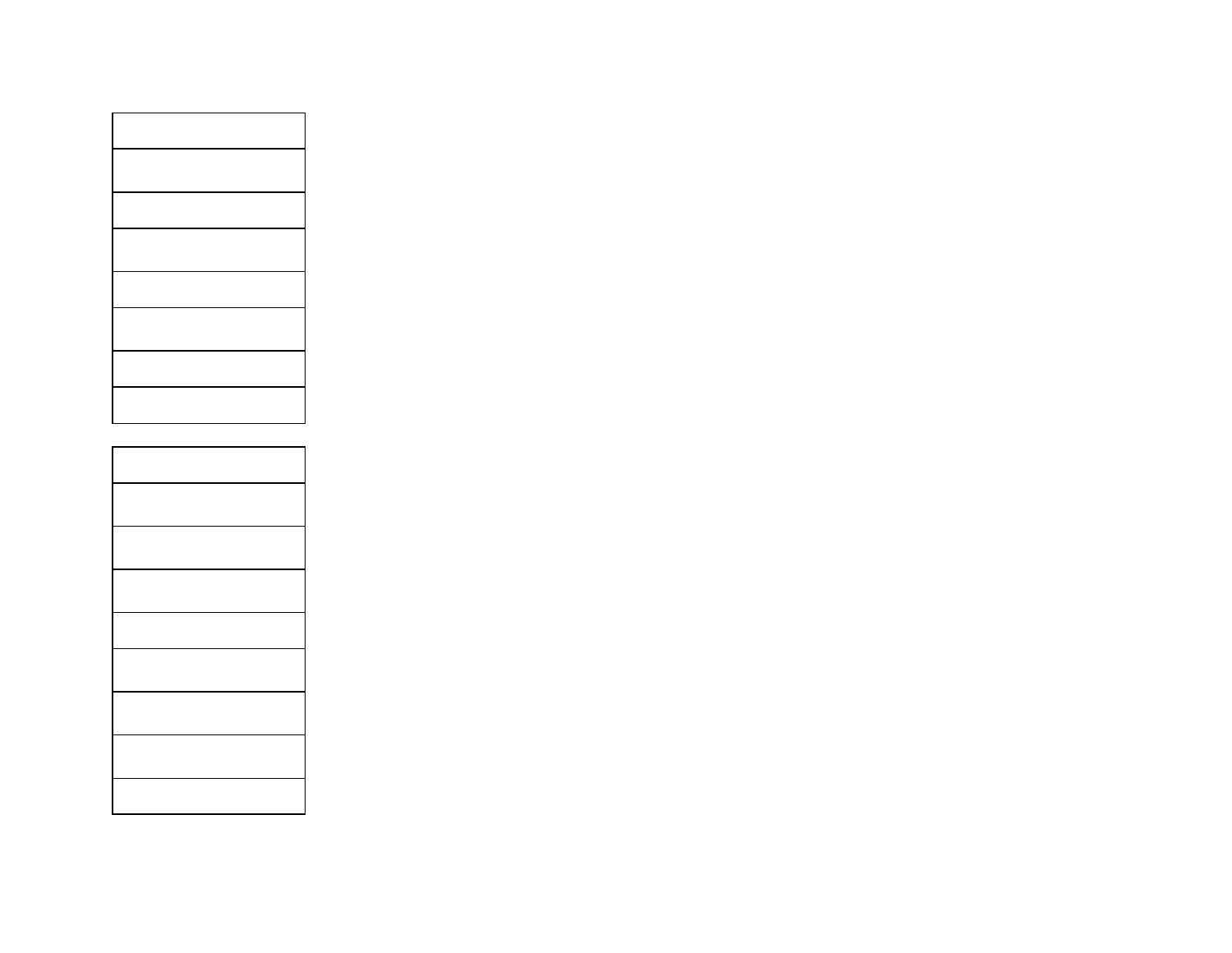